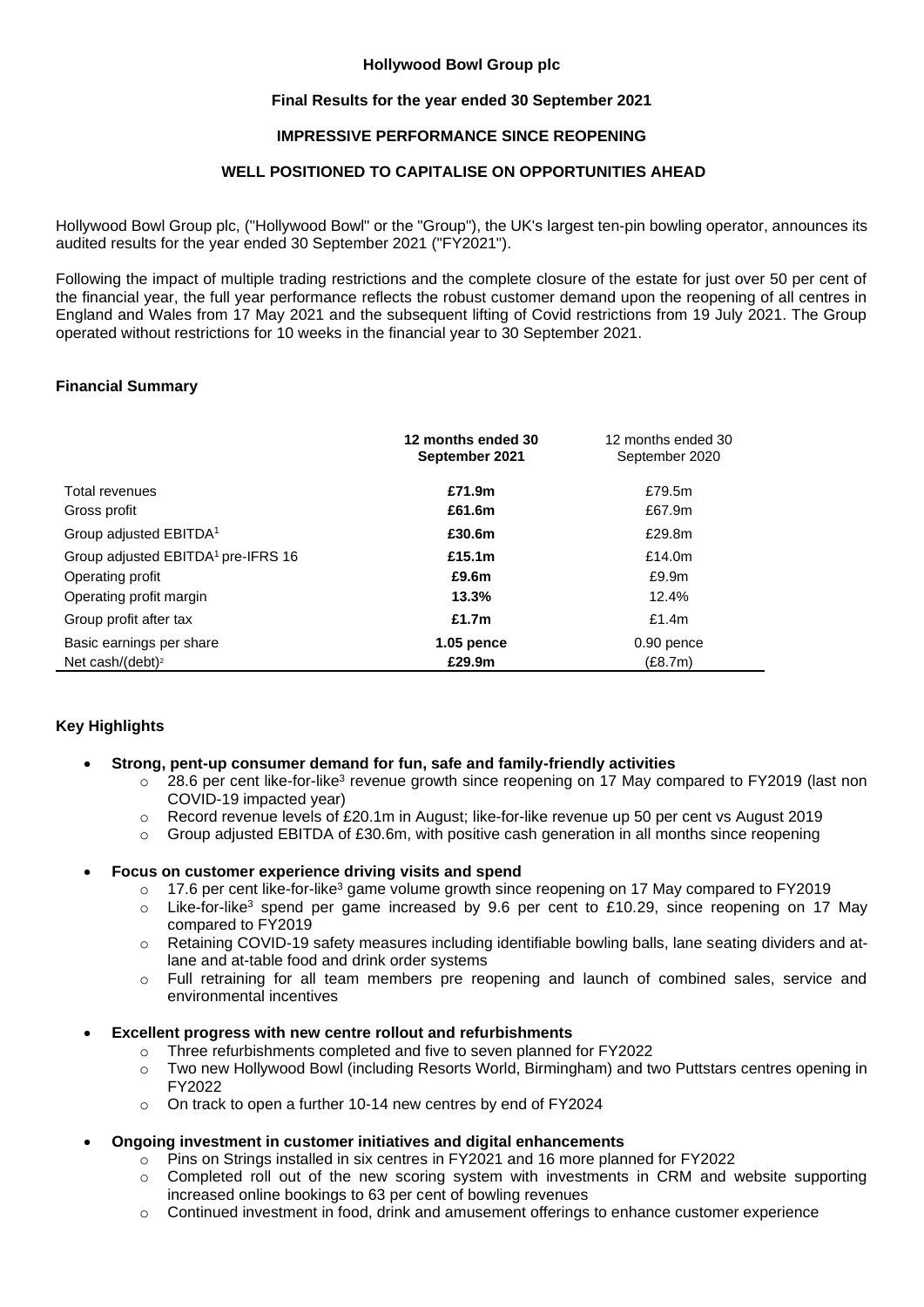# • **Further progress with sustainability strategy**

- o Three solar panel installations in FY2021
- o Achieved 71.6 per cent waste recycling, exceeding 70 per cent target
- o Sustainability targets integrated into team member incentive schemes

# • **Strengthened balance sheet with strong cash and liquidity position**

- o Significant free cash flow generated since reopening
- o £30m equity placing in March
- o New, more favourable, £25m revolving credit facility to December 2024 agreed with Barclays
- o Net cash position at 30 September 2021 of £29.9m
- **Excellent start to FY2022, well positioned for the future** 
	- o Like-for-like revenue growth for October and November of 38.1% versus FY2019
	- $\circ$  Strong balance sheet allowing continued investment in the new centre rollout, refurbishment programme and customer initiatives
	- $\circ$  Financial and operational flexibility to move quickly to capitalise on organic and acquisition opportunities

# **Stephen Burns, Chief Executive Officer, said:**

*"The past year has been challenging but also rewarding. I am delighted about the excellent performance since reopening, including delivering record activity for both a single day and an entire month, exceeding our FY2019 trading levels on a like-for-like basis, and delivering a profit for the year. I am proud of all of our team members who have worked hard to achieve this success.* 

*"Notwithstanding the ongoing uncertainties regarding COVID-19 restrictions, we remain confident in the continued strong ongoing demand for fun, safe and family-friendly experiences. Our strong balance sheet and highly cash generative business model means we are well positioned to continue our refurbishment programme and rollout of both the Hollywood Bowl and Puttstars brands."* 

- 1. Group adjusted EBITDA (earnings before interest, tax, depreciation and amortisation) reflects the underlying trade of the overall business. It is calculated as statutory operating profit plus depreciation, impairment, amortisation, loss on disposal of property, right-of-use assets, plant and equipment and software and any exceptional costs or income and is also shown pre-IFRS 16 as well as adjusted for IFRS 16. Government grant income of £2.8m is included in Group adjusted EBITDA for FY2021.
- 2. Net cash/(debt) is defined as cash and cash equivalents less borrowings from bank facilities excluding issue costs.
- LFL revenue growth is total revenue excluding any new centres and closed centres. New centres are included in the LFL growth calculation for the period after they complete the calendar anniversary of their opening date. Due to the restrictions in FY2020, LFL revenue is compared to the same period in FY2019.

# **Enquiries:**

# **Hollywood Bowl Group PLC**

Stephen Burns, Chief Executive Officer Laurence Keen, Chief Financial Officer Mat Hart, Chief Marketing and Technology Officer Via Tulchan Communications

# **Tulchan Communications**

James Macey White  $+44 (0)20 7353 4200$ Laura Marshall

Elizabeth Snow Hollywoodbowl@tulchangroup.com

# **CHAIRMAN'S STATEMENT**

# **Meeting challenges head on and delivering excellent results**

Last year, I ended my statement with my belief that after an unprecedented year of disruption, it was the spirit and enthusiasm of our people that would be our greatest asset when it came to reigniting our momentum and success this year. My comments were proved right and I am extremely proud of the way our team came together after another prolonged period of closure, and also delighted that this summer, our centres across the country were packed with happy and excited customers in a safe environment.

In the face of two more nationwide lockdowns, we could have simply battened down the hatches and waited until the disruption had passed. Instead, we invested wisely, using the downtime to enhance our centres where possible and ensure that our offering was even stronger when our doors did reopen. Our strong performance since reopening in May and the enthusiastic feedback we have received from our customers and our team, shows that this was absolutely the right decision.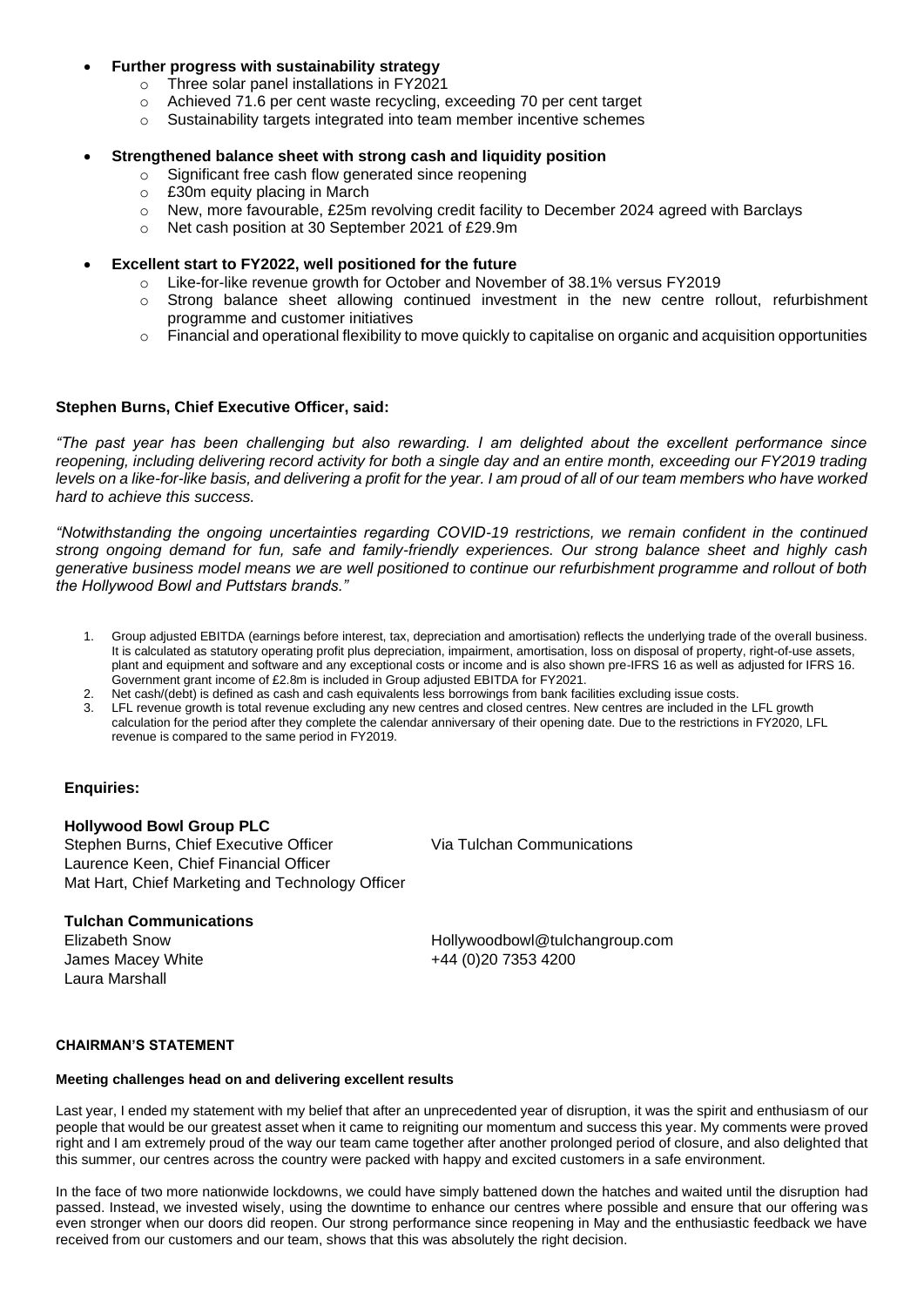Just like last year, a large portion of FY2021 was spent with our centres closed and even when we were able to reopen in May, we did so with several COVID-19 restrictions in place. In July our centres were able to trade with no restrictions and we brought the whole of our team back to work, making the most of a remarkable summer period of trading.

The last two years have demanded strong and confident leadership from the Group's senior management, and the Board has been focused on supporting them and helping them make timely, well-informed decisions. The Board composition has remained stable in the post IPO period, and we decided to further strengthen the Board by appointing our Chief People Officer, Melanie Dickinson to the Board in October 2021. Melanie is a great asset to the team and I want to thank her and the other members of the Board for their valued contribution. We have a succession plan in place which will see new Non-Executives joining the Board, as existing Non-Executives rotate off, from FY2023. I look forward to the introduction of some new perspectives and ideas, as the Group begins another exciting period of growth.

Our CEO, Stephen Burns, and the rest of the senior management team have certainly had to make some strategically important decisions this year. Most notable amongst them was choosing to undertake an equity placing in March 2021. This bold move allowed the Group to raise gross proceeds of £30m from new and existing shareholders and has given us considerable scope in terms of executing our customer led strategy, doubling our new site pipeline, carrying out refurbishments on existing sites and restructuring our balance sheet as well as securing a new, more favourable bank debt facility. The decision has reinforced the underlying strength of our business and strategy and helped reaffirm the confidence our stakeholders have in our decision making and proven strategy. The Board and I are extremely grateful for their continued support.

A personal highlight for me has been the way the team has responded to another challenging year and embraced getting back to work and providing industry-leading leisure experiences for our customers. From having 98.6 per cent of our team furloughed in January, to bringing a large majority of our team back in May, our people have stood by the business and worked incredibly hard since our centres reopened. I have had the pleasure of visiting many of our centres this summer, and seeing them full of customers and enthusiastic team members was exhilarating.

Rewarding and supporting our team's hard work has always been a priority. This year, we introduced a new bonus scheme that rewards people for displaying the behaviours that align with our strategy, and provided all returning team members with a range of training and support to ensure they were ready to get back to work and felt safe in the working environment. We worked hard to make sure the whole Group was aligned around our purpose of bringing people together for affordable fun and safe, healthy competition, and there is a great sense of excitement around the opportunities ahead.

The last 18 months have provided a unique chance to reflect and strengthen the business. The work and investments we made during lockdown allowed us to hit the ground running when our centres reopened. We completed refurbishments on two centres and continued to rollout our innovative Pins on Strings system, which is reducing the number of faults by half and further enhance customer satisfaction. We have invested in our digital experience, including our website and CRM systems and the completion of the rollout of our new scoring system. I am also pleased with the progress we have made this year with our important sustainability initiatives and the development of our strategy in this area.

This summer saw very high demand from consumers. Despite only being open restriction free for two months, we achieved record activity for both a single day and an entire month and exceeded our FY2019 trading levels by 28.6 per cent on a like-for-like (LFL) basis. We saw an increase in the number of visits and an increase in the number of games played, as well as an increase in the average spend per game.

Several factors contributed to this increased consumer demand, including weather conditions that encouraged indoor entertainment and the fact that many people opted for UK holidays rather than international travel. There also appeared to be pent-up consumer demand for safe, family-friendly and fun group activities. Positive feedback from customers shows that measures such as the lane seating dividers, as well as the exceptional service from our team, helped to create a relaxed and safe environment for our customers.

Looking forward to FY2022, we will continue to roll out new centres for both Hollywood Bowl and Puttstars, as well as driving improvements in our offering and customer service. We are constantly reviewing the opportunities available to us, and by ending the year in a strong cash and liquidity position, we are in a great place to move fast to capitalise on the opportunities ahead. I truly believe that we are best in class in our market when it comes to customer experience, and with such a well-organised, highquality and focused team, we can extend our leadership position further in FY2022.

When we look back on how important our team has been this year, I feel it is also important to acknowledge others that have contributed to our success. On behalf of the Board, I want to thank all the suppliers, landlords, partners, shareholders, government bodies and other stakeholders that have worked with us to ensure our business was not only able to weather the storm but emerge from it stronger. With a whole range of exciting opportunities for growth ahead of us, I hope you will continue to share in Hollywood Bowl Group's success in the years ahead.

**Peter Boddy** *Non-Executive Chairman 15 December 2021*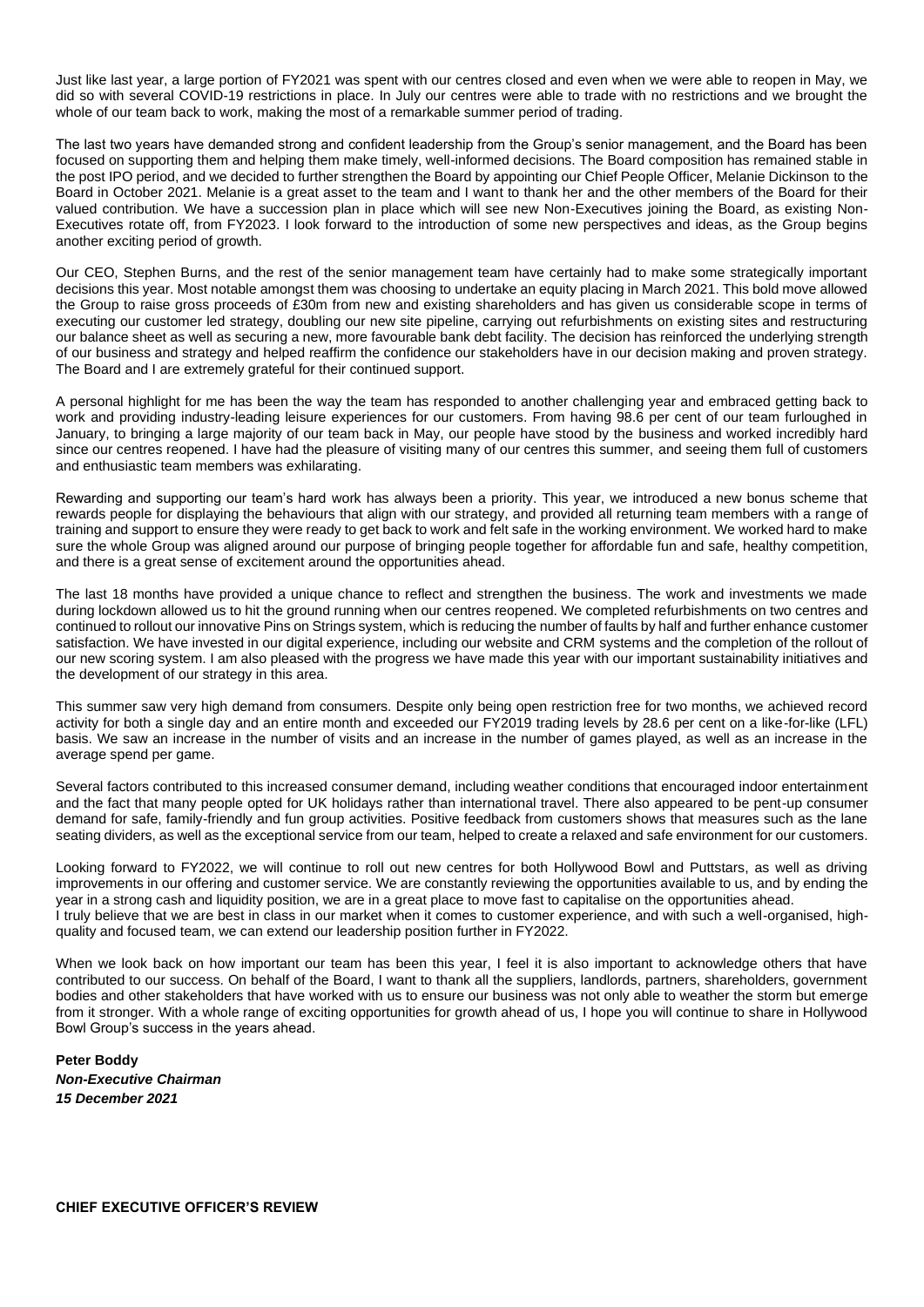### **A strong recovery to open the door for accelerated growth**

We began the financial year with our centres trading under severe restrictions, then by the end of December all our centres were closed and nearly 99 per cent of our team were put on furlough. Ending the year, our position could not be more different. We enter FY2022 with all centres open and I am delighted with the strong start we have made to the new financial year; we have a strong balance sheet and significant free cash flow and are well positioned to accelerate the rollout and refurbishment programme of both the Hollywood Bowl and Puttstars brands. I believe that the growing demand for experiential leisure will continue and accelerate over the coming years. The Hollywood Bowl Group is ready to benefit from this demand with our high-quality, differentiated, all-inclusive and affordable experience, delivered in a well-invested and well-located estate.

#### **Managing the continued impact of COVID-19**

As a Group we spent over half of FY2021 closed due to prolonged lockdowns and have only operated restriction free for just over two months. This has had a significant impact on our financial performance, as it did in FY2020. Whilst continued government support through furlough, local government grants and business rates relief helped us mitigate the effects of six months of closure, this period still meant zero revenue for the Group. Unlike other businesses, we had no option to pivot to a takeaway business model or offer an online product or service, so it was essential that when we were finally able to reopen, we really made it count.

Our centres in England and Wales opened from 17 May 2021 with capacity and experience restrictions in place; these restrictions were lifted on 19 July, leaving just over two months of restriction-free trading during FY2021. Our revenue for the year was £71.9m, down 9.6 per cent compared to FY2020. Taking into account the fact that centres were closed for over half the year, as well as other trading restrictions, it was very pleasing to record Group adjusted EBITDA of £30.6m in FY2021. I am hugely proud of everything we have achieved this year, and especially to be able to report a profit in a financial year that presented us with one challenge after another.

Among those challenges were the well-documented supply chain and labour issues affecting the hospitality sector in the postlockdown period. By bringing in the simplified food menu launched after the first lockdown, coupled with a very robust and wellpractised COVID-19 rota plan, we were able to ensure that no centres were closed due to product or labour shortages. Customers have been very positive about our COVID-19 secure measures like increased sanitation and cleaning, lane seating area dividers, unique bowling balls per lane and the at-lane and at-table food and drink order systems, so these will remain in place.

### **Capitalising on pent-up demand**

Following the reopening of our business after the end of the third lockdown, our focus was on creating a safe, fun environment for both our customers and our team. We streamlined the online booking process and made sure our team members were well trained and engaged and had the support they needed to operate the centres. Initial demand over the summer was very high, and we have recorded both record days and months in terms of consumer activity.

We are grateful to the government for the success of the vaccine programme as well as the continued support it has offered businesses. The vaccine programme was a decisive factor in making consumers feel safer about getting back to the activities they love, but increased levels of staycations, wet weather, weaker competition and the safety measures we put in place also played a part in our success since reopening.

Trading during the months post the final lockdown in FY2021 was very encouraging with LFL sales vs FY2019, up 28.6 per cent for the period post 17 May. When all restrictions were relaxed, LFL sales continued to grow, with August up over 50 per cent compared to August 2019. Sales growth was primarily footfall driven, as new and returning customers visited our centres. LFL spend per game increased by 9.6 per cent compared to the same period in FY2019, to £10.29, as customers extended their dwell time and product and sales initiatives, launched at the time of the reopening, bore fruit. The LFL numbers were also marginally buoyed by the VAT benefit of circa 3.0 per cent on food and drink revenues.

#### **A loyal and engaged team**

The hard work and dedication shown by our team in every part of our business has not just been a source of inspiration and pride, but a vital part of our ability to take full advantage of the summer surge in demand. They stepped up to deliver incredible results and great customer experiences in some very challenging circumstances. A large part of this was the willingness of team members to lend a hand at all levels of the business.

We brought our teams back in May, two weeks before reopening, to make sure we were fully prepared and our team had all of the additional training and support they needed in order to reopen successfully.

Despite this, like most of the hospitality sector, we saw some pandemic-related disruption to our workforce. One of the creative solutions we implemented was a roaming team ready to drop in to plug capacity gaps wherever they were needed.

We have endeavoured to reward our team's exceptional hard work this year and to support them however we can. We launched a bonus scheme based on individual behaviour rather than financial targets and worked hard to make sure that success was recognised quickly. Additionally, a range of other ad-hoc measures were introduced, such as handing out food and drink packs at the start of the day and giving the entire Group time off to watch England playing in the final of Euro 2020. As part our ongoing reopening activities, we reinstated our talent development programmes, with 13 new candidates joining our Centre Manager in Training programme, and 47 candidates joining our Assistant Manager in Training programme.

All of this hard work over the last year has really paid off. Not only do we enter FY2022 in a strong position financially, but our customer feedback since reopening has been strong with an overall net promoter score 8 percentage points higher than that achieved in 2019.

### **Continuing to invest in innovation and growth**

The equity placing that took place in March 2021 was a very important accomplishment for the Group this year, raising £30m in gross proceeds. I am very grateful to the investors that supported us, as this equity finance gave us the headroom and flexibility we needed to continue pursuing our strategic goals. When combined with our available debt facilities and cash generation, we were well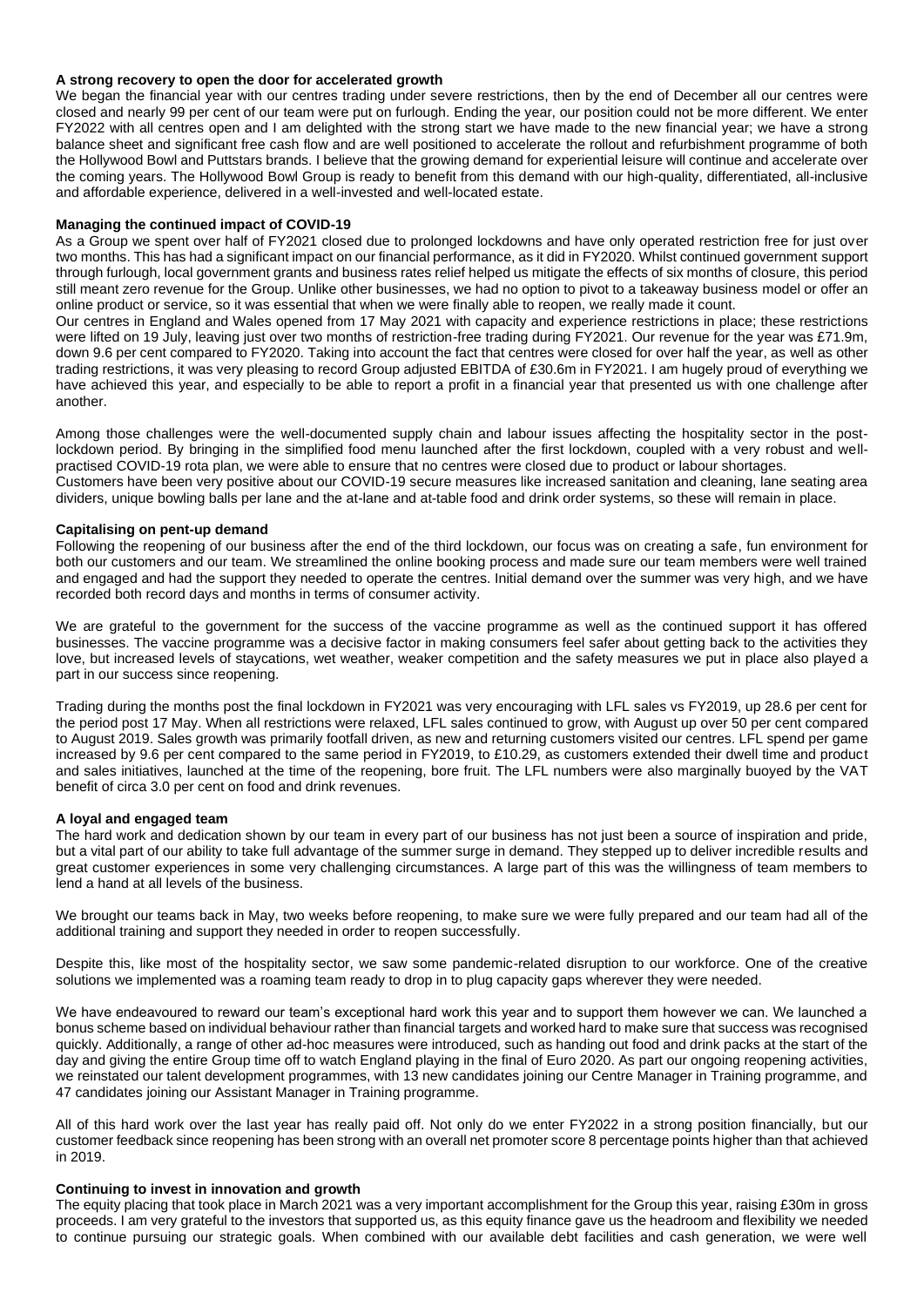positioned to move forward with our investment programme during the lockdown period. We were also able to commit to cost-saving and revenue-generating capital projects and accelerate our new opening pipeline for Hollywood Bowl and Puttstars, while maintaining very low levels of leverage.

Despite the business being out of action for over half the year, we have been able to drive improvements at every level.

Full centre refurbishments were completed in Basildon and Stevenage with amusement enlarging works in The O2 and Cheltenham. The ongoing rollout of Pins on Strings is continuing to enhance the customer experience by reducing the number of game faults by half. Investment in optimising our digital customer journey, including our internal CRM and backend architecture, has improved the online booking process and our ability to engage with customers. This was essential this year, as we saw online bookings jump from pre-pandemic levels of circa 35 per cent of all bookings, to reaching levels in excess of 70 per cent. And, of course, we continued to invest in our people, including a variety of new roles across our support teams.

A special mention must go to the Puttstars team. Launching a new concept just before COVID-19 was not ideal, but for a brand that has only ever operated in a pandemic environment Puttstars has still managed to outperform our expectations. In terms of customer type, dwell time, level of spend, quality of location and feedback, the three sites opened have been a great success. Part of this performance can be attributed to the favourable environment of increased consumer demand, but it also highlights the underlying strength of our proposition and strategy. We will continue to roll out new locations in FY2022 and beyond.

## **Moving forward with our sustainability strategy**

Despite the disruption of the pandemic, we have continued to work towards our ambitious sustainability goals. During FY2020 and the lockdowns at the start of this financial year, we were unable to move forward with our programme of solar panel installations on our sites. I am pleased to report that the planning process has been restarted and three installations were completed in FY2021, with more planned in FY2022.

Sustainability is about much more than ticking boxes. It cuts right to the heart of the way we want to operate as a business. We are on track to meet our 70 per cent recycling target in FY2022, having achieved it in FY2021. Reaching this goal means making sure that the waste we generate, and the materials provided to customers, are sourced and dealt with in a sustainable way. This goal has been included in our team member incentive schemes to help build and keep momentum and to push for further improvements in the years to come.

We have also evolved our wider ESG strategy this year, highlighting the areas of our business where we can make the most impact. The key sustainability pillars of providing safe and inclusive leisure destinations, an outstanding workplace and sustainable centres are aligned to our overall business strategy. We have made good progress in all of these areas and our whole team is focusing on maintaining this momentum moving forward.

### **Ready for an exciting year**

FY2021 has been a challenging year, but also a rewarding one. I want to thank everyone that has contributed to the Group's impressive performance this year.

Despite our business being closed for a large part of the year, we have laid the foundations for an exciting period of renewed growth for the Group. We are well placed to continue our exciting rollout programme for both Hollywood Bowl and Puttstars and are also reviewing domestic and international acquisition opportunities.

It is fantastic to be entering FY2022 with a proven strategy, a motivated and engaged team and a strong cash and liquidity position for investment in technology, infrastructure and people.

Now is the time to celebrate our achievements and look forward to an exciting year ahead. We are very pleased with our first two months performance and expect to be in line with the Board's expectations for the financial year ending 30 September 2022.

**Stephen Burns**  *Chief Executive Officer 15 December 2021*

# **CHIEF FINANCIAL OFFICER'S REVIEW**

#### **Group financial results**

|                                                     | FY2021    | FY2020    | Movement    |
|-----------------------------------------------------|-----------|-----------|-------------|
| Revenue                                             | £71.9m    | £79.5m    | $-9.6\%$    |
| Gross profit                                        | £61.6m    | £67.9m    | $-9.3\%$    |
| Gross profit margin                                 | 85.7%     | 85.5%     | $+0.2%$ pts |
| Administrative expenses                             | £54.9m    | £58.1m    | -5.5%       |
| Group adjusted EBITDA <sup>1</sup>                  | £30.6m    | £29.8m    | $+2.5%$     |
| Group adjusted EBITDA <sup>1</sup> pre-IFRS 16      | £15.1 $m$ | £14.0 $m$ | $+8.4\%$    |
| Group profit after tax                              | £1.7 $m$  | £1.4 $m$  | +24.8%      |
| Free cash flow <sup>2</sup>                         | £8.7m     | (E4.1m)   | n/a         |
| Group expansionary capital expenditure <sup>3</sup> | £3.6m     | £8.9m     | -59.0%      |
|                                                     |           |           |             |

1 Group adjusted EBITDA (earnings before interest, tax, depreciation and amortisation) reflects the underlying trade of the overall business. It is calculated as statutory operating profit plus depreciation, amortisation, loss on disposal of property, right-of-use assets, plant and equipment and software and any exceptional costs or income, and is also shown pre-IFRS 16 as well as adjusted for IFRS 16. Government grant income of £2.8m is included in Group adjusted EBITDA for FY2021. The reconciliation to operating profit is set out below in this section of the report.

Free cash flow is defined as net cash flow pre-dividends, bank funding and any equity placing.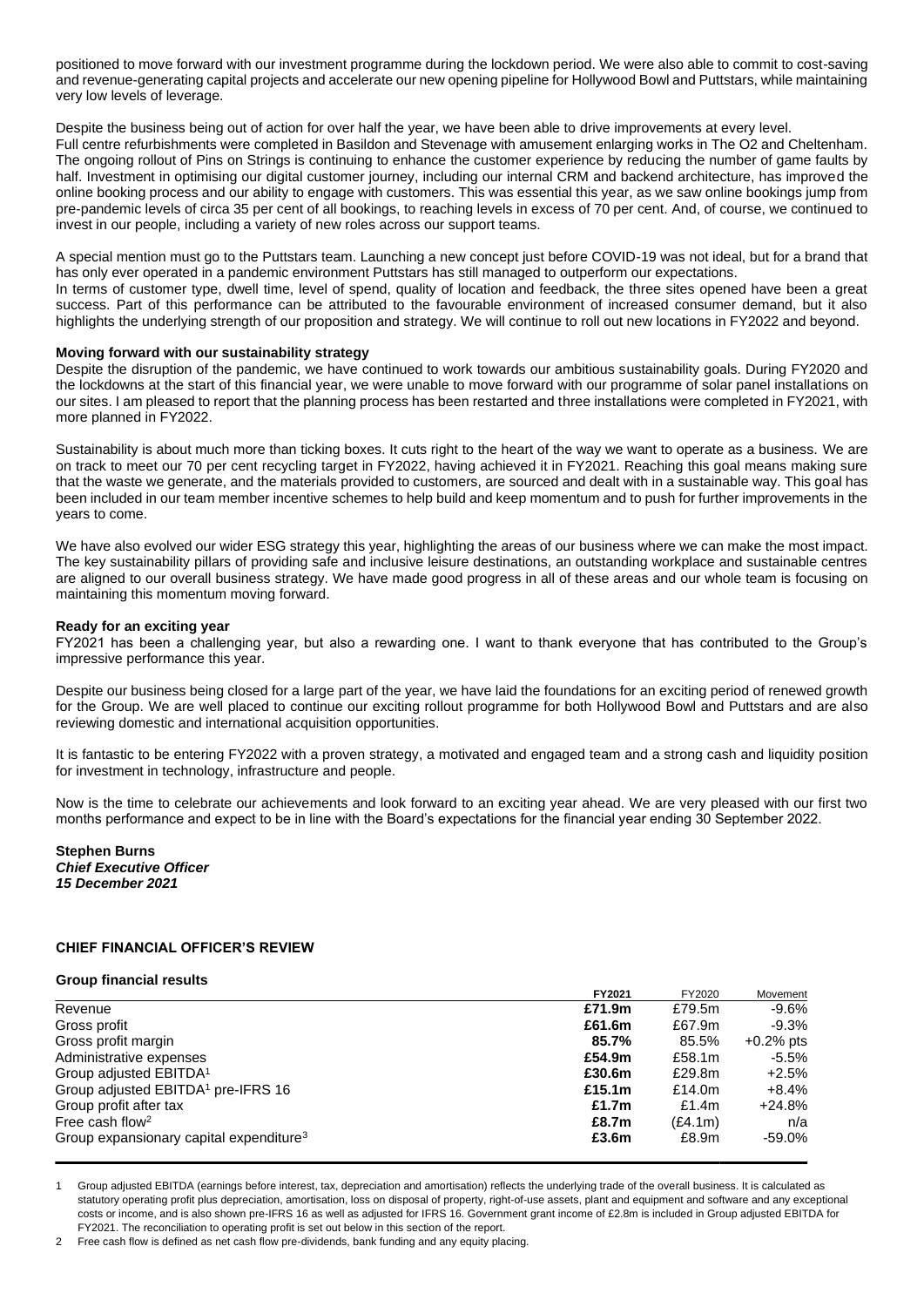Following the introduction of the new lease accounting standard IFRS 16, the Group has decided to maintain the reporting of Group adjusted EBITDA on a pre-IFRS 16 basis as well as on an IFRS 16 basis. This is because the pre-IFRS 16 measure is consistent with the basis used for business decisions, as well as a measure investors use to consider the underlying business performance. For the purposes of this review, the commentary will clearly state when it is referring to figures on an IFRS 16 or pre-IFRS 16 basis. The trading periods for FY2020 and FY2021 were disrupted due to a combination of COVID-19 lockdowns and trading restrictions once open, as well as the local tiering system seen in the first half of the financial year. During FY2021, all of our English centres were closed for at least five and a half months, with many closed for longer than this due to the local tier restrictions.

The Group's operations were closed for a large proportion of the year, before opening with restrictions in place on 17 May 2021. Our centres have only operated without restrictions for just over two months since 19 July 2021. Given the closures and impacts during FY2020 and FY2021, we consider FY2019 to be the best comparable for revenue performance metrics for the periods where the centres were able to trade.

Despite the restrictions, performance has been strong since reopening in May. LFL revenue growth for the period post reopening was 28.6 per cent against the same period in FY2019, with August achieving a record monthly revenue of £20.1m, which is more than 40 per cent higher than the Group's previous record month. Total revenue for the period post reopening to the end of FY2021 was £61.3m, just £1.6m short of a record second half, even though centres traded for only four and a half months. The total revenue for FY2021 was £71.9m (FY2020: £79.5m).

#### **Gross profit margin**

Despite the prolonged closure of the Group's centres, gross profit was £61.6m (FY2020: £67.9m), with a gross profit margin rate of 85.7 per cent. It is worth noting that there is a benefit to the gross margin due to the reduced VAT rate on food and non-alcoholic drinks. This increased gross profit margin by 0.3 percentage points during FY2021. Without this, gross profit margin rate was in line with historical trends and, barring changes in sales mix, we expect these trends to continue in FY2022.

#### **Administrative expenses**

Following the adoption of IFRS 16, administrative expenses exclude property rents (turnover rents are not excluded) and include the depreciation of property right-of-use assets.

Administrative expenses on a statutory basis were £54.9m, 5.5 per cent lower when compared to FY2020. On a pre-IFRS 16 basis, administrative expenses were £60.5m, compared to £64.6m during the corresponding period in the prior year.

Using the experience gained during the first lockdown in FY2020, the Group was able to continue to manage cash effectively during the lockdown period of FY2021. During this period, administrative expenses remained low, primarily due to a reduction in employee costs through the Coronavirus Job Retention Scheme (CJRS), a continuation of the rent savings agreed with landlords and the business rates suspension, as well as effective cost management of other cost lines.

Once centres reopened, the Group reduced its reliance on CJRS, before ending it at the end of June 2021. The total value of CJRS in the consolidated income statement for FY2021 was £8.3m. Centre employee costs for FY2021 were £13.9m.

There were significant costs to prepare the centres for the big reopening in May 2021, including, but not limited to, team training and the use of consumables for the continuation of the increased cleaning protocols in place since August 2020, as well as marketing costs.

Business rates remained suspended during FY2021 until the end of June, with the Group subject to the £2m exemption cap post this period. Business rates were £1.2m in FY2021, £2.4m lower than FY2020 and £5.9m lower than FY2019. Total property costs for FY2021, accounted for under pre-IFRS 16, were £23.2m – lower by £3.2m when compared to FY2020, and £7.4m when compared to FY2019.

Alongside all other costs, energy costs continue to be a focus for the Group. There are three components to this: reduction in usage, cost per unit and the implementation of solar panels on more centres. The central control of heating and cooling, as well as the use of LED lights in all centres, helps reduce usage in centres. Electricity costs are hedged out to 2024, and we have continued to work closely with our landlords to install solar panels on more centres. During FY2021 three more centres benefited from solar panels, with plans for a further ten during FY2022. This will mean that by the end of FY2022, 15 centres will be utilising solar panels, resulting in 33 per cent of their electricity being self-produced.

The statutory depreciation, amortisation and impairment charge for FY2021 was £20.9m compared to £19.9m in FY2020. Excluding property lease assets' depreciation, this charge in FY2021 was £11.2m. This is due to the continued capital investment programme, including new centres, refurbishments and our centre scoring technology rollout.

During the year we have recognised an impairment charge for one centre of £299,000 against property, plant and equipment and £551,000 against right-of-use assets.

# **Group adjusted EBITDA and operating profit**

Group adjusted EBITDA pre-IFRS 16 continued to be impacted by the COVID-19 closures. Group adjusted EBITDA pre-IFRS 16 in FY2021 increased by 8.4 per cent compared to the prior year, to £15.1m. Whilst Group adjusted EBITDA pre-IFRS 16 was negative during the months of closure, all months were positive from reopening in May onwards. Group adjusted EBITDA pre-IFRS 16 in the months of reopening totalled £23.9m, compared to £13.0m for the same months in FY2019.

The reconciliation between statutory operating profit and Group adjusted EBITDA is below.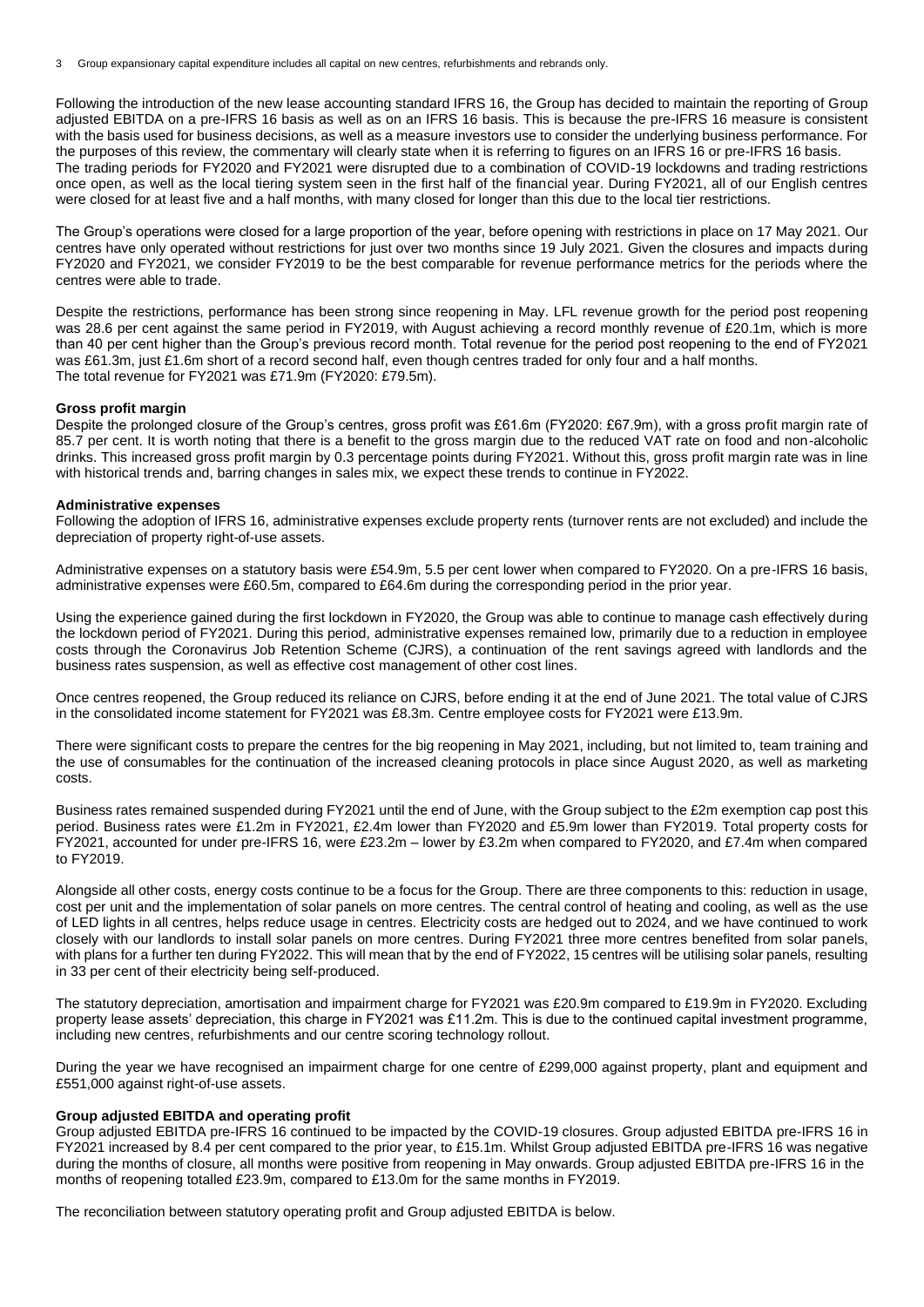# **Share-based payments**

During the second half of the year, the Group granted further Long Term Incentive Plan (LTIP) shares to the senior leadership team. These awards vest in three years providing continuous employment during this period and attainment of performance conditions relating to earnings per share (EPS). Due to the EPS performance in FY2021, the LTIP granted in 2019 did not vest. The Group recognised a total charge of £16,477 in relation to the Group's share-based payment arrangements.

# **Equity placing**

In March 2021, the Group raised £29.2m of net proceeds on the stock market through an equity placing. The funds were raised to help the Group achieve its strategic goals in three key areas: investment in the property pipeline, centre refurbishments and IT investments, as well as securing future bank debt with enhanced terms.

# **Financing**

Finance costs increased to £9.1m in FY2021 (FY2020: £8.7m) comprising the implied interest relating to the lease liability under IFRS 16 of £8.0m and £1.1m associated with our bank borrowing facilities.

The funds raised through the equity placing allowed the Group to review and renew its bank debt that was due to mature at the end of September 2022. We are pleased to announce the details of this new debt facility with Barclays. It is a revolving credit facility (RCF) of £25m at a margin rate of 1.75 per cent above SONIA and an agreed accordion of £5m. The leverage covenant is 1.75 times of net debt to a rolling 12-month Group adjusted EBITDA pre-IFRS 16. The loan term runs to the end of December 2024. At the year end, this RCF remains fully undrawn, as well as at the time of signing the accounts. The Group also cancelled its £10m Coronavirus Large Business Interruption Scheme (CLBILS) RCF.

The liquidity position of the Group remains strong, with a cash position of £29.9m and £25m available through the RCF.

## **Taxation**

The Group received a tax credit of £1.3m compared to a credit of £0.2m in the prior year. The Group has had to carry back losses of £384,000 for FY2019 and FY2020. We expect a tax refund from HMRC of £650,000 to be repaid in the early part of FY2022.

## **Earnings**

Statutory profit before tax for the year was £0.5m. The Group delivered profit after tax of £1.7m (FY2020: £1.4m) and basic earnings per share was 1.05 pence (FY2020: 0.90 pence).

## *Group adjusted EBITDA and operating profit*

|                                                                                  | FY2021    | FY2020   |
|----------------------------------------------------------------------------------|-----------|----------|
|                                                                                  | £'000     | £'000    |
| Operating profit <sup>1</sup>                                                    | 9.580     | 9.861    |
| Depreciation and impairment                                                      | 20.472    | 19.418   |
| Amortisation                                                                     | 477       | 507      |
| Loss on property, right-of-use assets, plant and equipment and software disposal | 29        | 22       |
| Group adjusted EBITDA under IFRS 16                                              | 30.558    | 29.808   |
| IFRS 16 adjustment <sup>2</sup>                                                  | (15, 416) | (15,840) |
| Group adjusted EBITDA pre-IFRS 16                                                | 15.142    | 13,968   |

1 Operating profit in FY2021 includes government grant income of £2.8m (FY2020: £0m)

2 IFRS 16 adoption has an impact on EBITDA, with the removal of rent from the calculation. For Group adjusted EBITDA pre-IFRS 16, it is deducted for comparative purposes and is used by investors as a key measure of the business.

# **Cash flow and net debt**

Net cash at 30 September 2021 was £29.9m compared to a net debt position of £8.7m at the end of FY2020. Detail on the cash movement in the year is shown in the table below.

## *Cash flow and net debt*

|                                                 | FY2021   | FY2020   |
|-------------------------------------------------|----------|----------|
|                                                 | £'000    | £'000    |
| Group adjusted EBITDA                           | 30,558   | 29,808   |
| Movement in working capital                     | 6,905    | (3,546)  |
| Maintenance capital expenditure                 | (5,951)  | (4,862)  |
| Taxation                                        |          | (3, 117) |
| Payment of capital elements of leases           | (9, 420) | (3,500)  |
| Adjusted operating cash flow (OCF) <sup>1</sup> | 22,092   | 14,783   |
| <b>Adjusted OCF conversion</b>                  | 72.3%    | 49.6%    |
| Expansionary capital expenditure <sup>2</sup>   | (3,631)  | (8, 852) |
| Net bank loan interest paid                     | (1,207)  | (858)    |
| Lease interest paid                             | (7,952)  | (7,770)  |
| Debt repayments <sup>3</sup>                    | (600)    | (1,500)  |
| Free cash flow (FCF) $4$                        | 8,702    | (4, 197) |
| Debt facility repayment <sup>3</sup>            | (24,900) |          |
| (Repayment)/drawdown of RCF <sup>3</sup>        | (4,000)  | 4,000    |
| Dividends paid                                  |          | (14,489) |
| Equity placing (net of fees)                    | 29,356   | 10,541   |
| Net cash flow                                   | 9,158    | (4, 145) |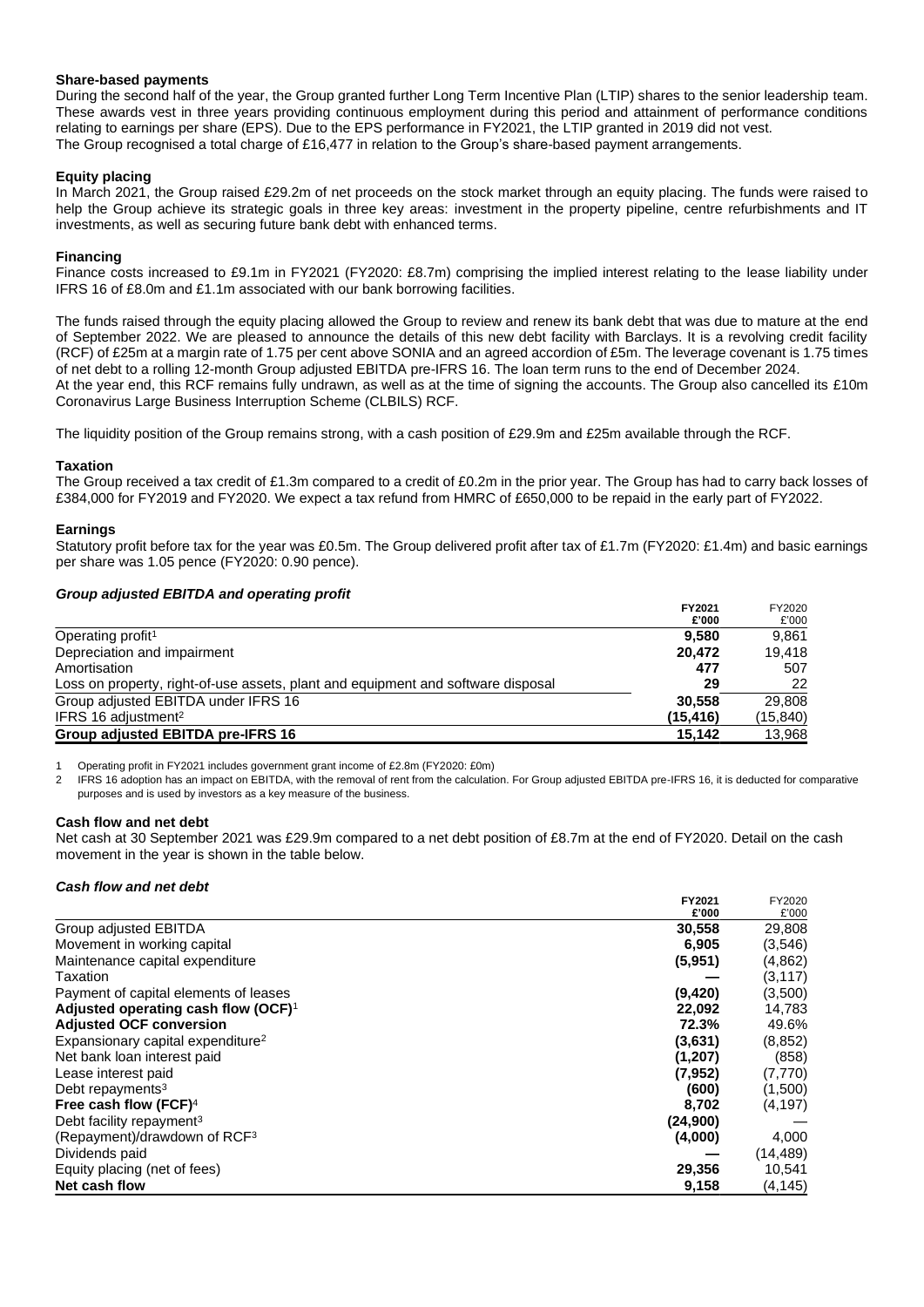- 1 Adjusted operating cash flow is calculated as Group adjusted EBITDA less working capital, maintenance capital expenditure, taxation and payment of the capital element of leases. This represents a good measure for the cash generated by the business after taking into account all necessary maintenance capital expenditure to ensure the routine running of the business. This excludes exceptional items, net interest paid, debt drawdowns and any debt repayments.
- 2 Expansionary capital expenditure includes refurbishment and new centre capital expenditure.
- 3 Note 14 to the Financial Statements includes the aggregated amounts debt repayments, debt facility repayment and repayment/drawdown of the RCF.
- 4 Free cash flow is defined as net cash flow pre-debt facility repayment, RCF drawdowns, dividends and equity placing.

### **Capital expenditure**

During the financial year, net capex was £9.6m. Refurbishments were completed at Basildon, Stevenage and Cheltenham, with Glasgow Springfield Quay started during FY2021 and completed early in FY2022. Six more refurbishments are planned for FY2022. The returns on those investments are expected to all exceed the Group's hurdle rate of 33 per cent. As part of its best in class COVID-19 secure guidelines, the Group invested £1.3m in rolling out lane seating dividers across all bowling centres.

The Group continued implementing Pins on Strings technology across the centres, with six completed in FY2021, and a target of rolling this out to 16 more centres during FY2022. It is forecasted that 43 centres will benefit from Pins on Strings by the end of FY2022.Investments were also made in the Group's CRM, website and IT architecture to increase performance and improve our customers' digital experience.

The current liquidity will allow the Group to move forward with plans to open more locations during FY2022 and beyond. The Group is currently fitting out new sites in Birmingham Resorts World and Belfast (both Hollywood Bowl), as well as Harrow (Puttstars), with Liverpool (Puttstars) due on site during the second half of FY2022. A total of £2.5m net capex was incurred on new sites during FY2021.

In light of all of the above investments, as well as the continued maintenance capital expenditure, we expect capital expenditure to be in the region of £21m–£23m in FY2022.

We are also pleased to announce a further two centres have exchanged and will open before the end of FY2024. The pipeline of new high-quality sites will continue to grow throughout FY2022.

#### **Dividend**

Consistent with FY2020, the Board did not recommend a final dividend for FY2021 as a cash preservation measure due to COVID-19. However, should trading continue in line with expectations, the Group intends to resume its capital allocation policy, which will include the redistribution of funds in the most appropriate way.

#### **Going concern**

As part of the adoption of the going concern basis, the Directors have considered the Group's cash flow, liquidity, and business activities, as well as the ongoing uncertainty caused by the COVID-19 outbreak. The Group has taken a number of actions to improve overall liquidity to ensure it is well placed to operate and to achieve its strategic goals. During FY2021, the Group raised £29.2m on the stock market through an equity placing and entered into a new £25m RCF. At 30 September 2021, the Group had a net cash position of £29.9m.

The base case forecast assumes all centres remain open and there are no trading restrictions. In the base case forecast, there is no drawdown of the RCF, and financial covenants are passed.

As detailed in note 2 to the Financial Statements, the most severe downside scenario modelled includes an assumption of a twomonth winter lockdown over December 2021 and January 2022. Under this severe but plausible downside scenario, the Group would still have sufficient liquidity within its cash position, no drawdown of the RCF and financial covenants passed. Taking the above, and the principal risks faced by the Group, into consideration, the Directors are satisfied that the Group has adequate resources to continue in operation for the foreseeable future, a period of at least 12 months from the date of this report.

#### **Outlook and guidance**

We are excited about the year ahead. We have a strong, well capitalised business, ready to take full advantage of the new opportunities we have been presented with.

For the period October and November, LFL revenue growth is 38.1 per cent when compared to the same period in FY2019, and whilst we are mindful of the Omicron variant, we are optimistic looking ahead to the Christmas period and into the rest of the financial year, especially given we have seen no negative structural change in the consumer sentiment for our offering. With our strong liquidity position we will be able to continue with our successful capital deployment programme, investing in five to seven refurbishments in our core estate, opening four new centres in FY2022 and adding Pins on Strings to 16 further centres.

**Laurence Keen** *Chief Financial Officer 15 December 2021*

**Consolidated income statement and statement of comprehensive income Year ending 30 September 2021**

|      | 30 September | 30 September |
|------|--------------|--------------|
|      | 2021         | 2020         |
| Note | £'000        | £'000        |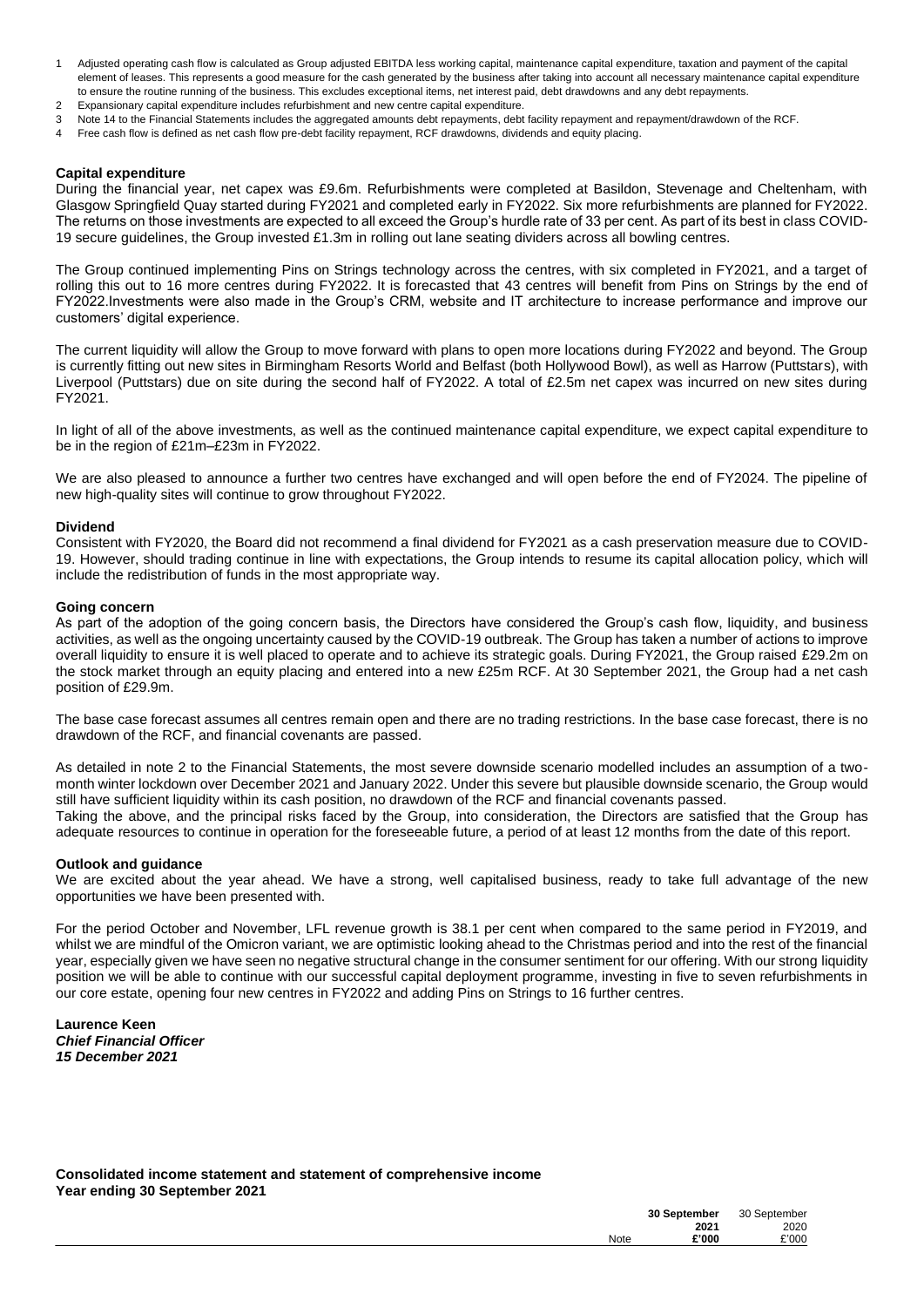| Revenue                                                        |   | 71,878    | 79,473    |
|----------------------------------------------------------------|---|-----------|-----------|
| Cost of sales                                                  |   | (10, 257) | (11, 543) |
| <b>Gross profit</b>                                            |   | 61,621    | 67,930    |
| Other income                                                   |   | 2.814     |           |
| Administrative expenses                                        | 4 | (54, 855) | (58,069)  |
| <b>Operating profit</b>                                        |   | 9,580     | 9,861     |
| Finance income                                                 | 6 |           | 78        |
| Finance expenses                                               | 6 | (9, 118)  | (8, 743)  |
| <b>Profit before tax</b>                                       |   | 462       | 1,196     |
| Tax credit                                                     |   | 1,266     | 189       |
| Profit for the year attributable to equity shareholders        |   | 1,728     | 1,385     |
| Other comprehensive income                                     |   |           |           |
| Total comprehensive income for the year attributable to equity |   |           |           |
| shareholders                                                   |   | 1,728     | 1,385     |
| Basic earnings per share (pence)                               | 8 | 1.05      | 0.90      |
| Diluted earnings per share (pence)                             | 8 | 1.04      | 0.90      |

#### **Consolidated statement of financial position As at 30 September 2021**

|                                            |      | 30 September  | 30 September  |
|--------------------------------------------|------|---------------|---------------|
|                                            | Note | 2021<br>£'000 | 2020<br>£'000 |
| <b>ASSETS</b>                              |      |               |               |
| <b>Non-current assets</b>                  |      |               |               |
| Property, plant and equipment              | 9    | 49,036        | 48,220        |
| Right-of-use assets                        | 10   | 132,342       | 135,176       |
| Goodwill and intangible assets             | 11   | 77,948        | 78,173        |
| Deferred tax asset                         |      | 6,290         | 5,295         |
|                                            |      | 265,616       | 266,864       |
| <b>Current assets</b>                      |      |               |               |
| Cash and cash equivalents                  |      | 29,942        | 20,784        |
| Trade and other receivables                | 12   | 3,330         | 1,720         |
| Corporation tax receivable                 |      | 650           | 285           |
| Inventories                                |      | 1,461         | 1,340         |
|                                            |      | 35,353        | 24,129        |
| <b>Total assets</b>                        |      | 300,969       | 290,993       |
| <b>LIABILITIES</b>                         |      |               |               |
| <b>Current liabilities</b>                 |      |               |               |
| Trade and other payables                   | 13   | 18,142        | 9,940         |
| Lease liabilities                          | 10   | 13,811        | 14,404        |
| Loans and borrowings                       | 14   |               | 5,205         |
|                                            |      | 31,953        | 29,549        |
| <b>Non-current liabilities</b>             |      |               |               |
| Other payables                             | 13   | 565           | 814           |
| Lease liabilities                          | 10   | 160,129       | 159,400       |
| Loans and borrowings                       |      |               | 23,833        |
| Provisions                                 |      | 3,635         | 3,903         |
|                                            |      | 164,329       | 187,950       |
| <b>Total liabilities</b>                   |      | 196,282       | 217,499       |
| <b>NET ASSETS</b>                          |      | 104,687       | 73,494        |
| <b>Equity attributable to shareholders</b> |      |               |               |
| Share capital                              |      | 1,706         | 1,575         |
| Share premium                              |      | 39,691        | 10,466        |
| Merger reserve                             |      | (49, 897)     | (49, 897)     |
| Retained earnings                          |      | 113,187       | 111,350       |
| <b>TOTAL EQUITY</b>                        |      | 104,687       | 73,494        |

#### **Consolidated statement of changes in equity For the year ended 30 September 2021**

|                             | Share<br>capital<br>£'000 | Share<br>premium<br>£'000 | Merger<br>reserve<br>£'000 | Retained<br>earnings<br>£'000 | Total<br>£'000 |
|-----------------------------|---------------------------|---------------------------|----------------------------|-------------------------------|----------------|
| Equity at 30 September 2019 | .500                      | $\hspace{0.05cm}$         | (49.897)                   | 150.038                       | .641<br>101    |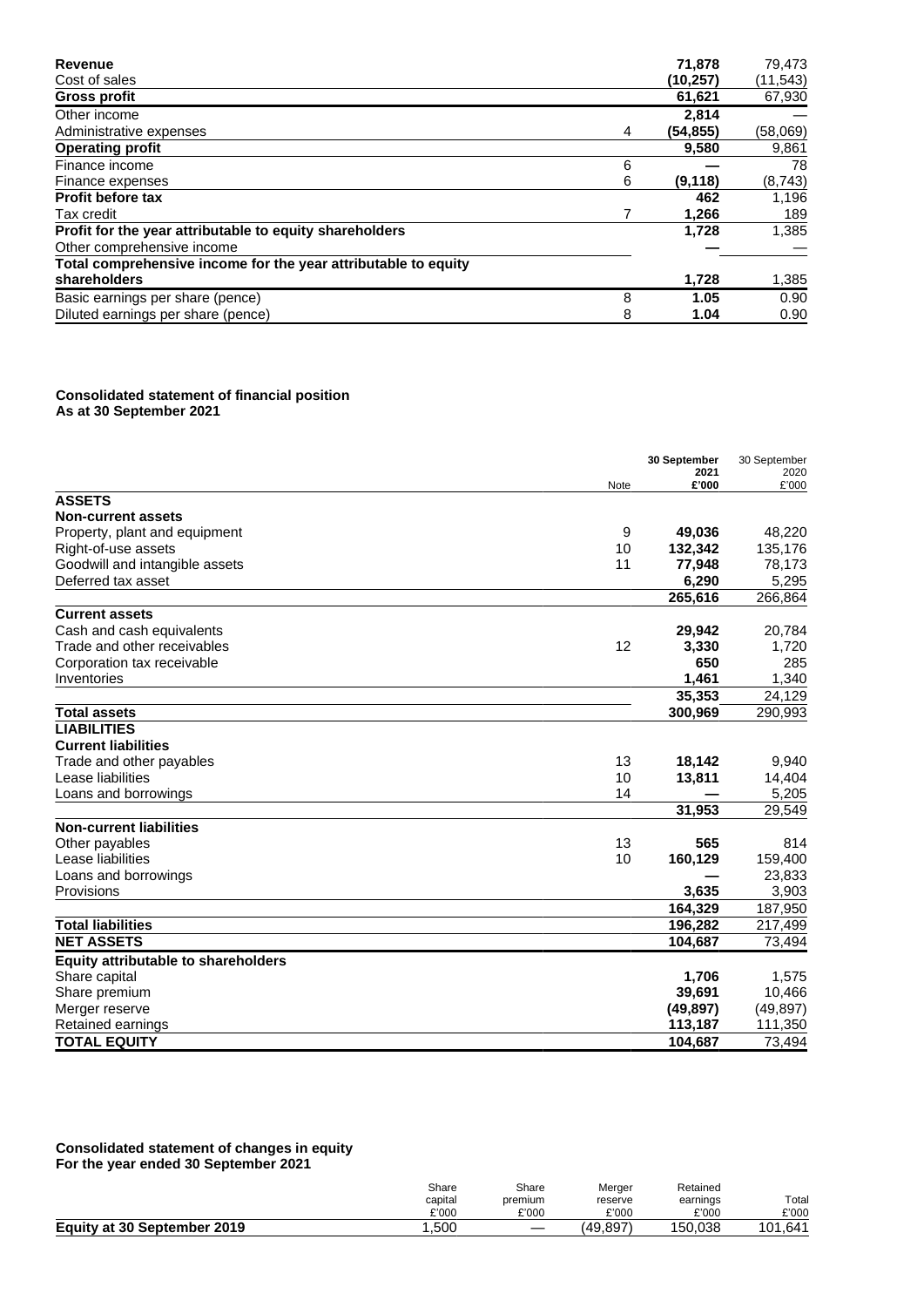| 1,706 | 39.691 | (49.897)  | 113,187   | 104,687  |
|-------|--------|-----------|-----------|----------|
|       |        |           | 1.728     | 1,728    |
|       |        |           | 93        | 93       |
|       |        |           | 16        | 16       |
| 131   | 29,225 |           |           | 29,356   |
| 1,575 | 10,466 | (49, 897) | 111,350   | 73,494   |
|       |        |           | 1,385     | 1,385    |
|       |        |           | 724       | 724      |
|       |        |           | (14, 489) | (14,489) |
| 75    | 10.466 |           |           | 10.541   |
| 1,500 |        | (49, 897) | 123,730   | 75,333   |
|       |        |           | 5,388     | 5,388    |
|       |        |           | (31,696)  | (31,696) |
|       |        |           |           |          |

### **Consolidated statement of cash flows For the year ended 30 September 2021**

|                                                                |       | 30 September  | 30 September  |
|----------------------------------------------------------------|-------|---------------|---------------|
|                                                                | Note  | 2021<br>£'000 | 2020<br>£'000 |
| Cash flows from operating activities                           |       |               |               |
| Profit before tax                                              |       | 462           | 1,196         |
| <b>Adjusted by:</b>                                            |       |               |               |
| Depreciation of property, plant and equipment (PPE)            | 9     | 7,740         | 7,247         |
| Depreciation of right-of-use (ROU) assets                      | 10    | 11,882        | 12,171        |
| Amortisation of intangible assets                              | 11    | 477           | 507           |
| Impairment of PPE and ROU assets                               | 9, 10 | 850           |               |
| Net interest expense                                           |       | 9,118         | 8,665         |
| Loss on disposal of property, plant and equipment and software |       | 29            | 22            |
| Share-based payments                                           |       | 16            | 724           |
| Operating profit before working capital changes                |       | 30,574        | 30,532        |
| Increase in inventories                                        |       | (121)         | (128)         |
| (Increase)/decrease in trade and other receivables             |       | (1, 446)      | 1,727         |
| Increase/(decrease) in payables and provisions                 |       | 8,456         | (5,868)       |
| Cash inflow generated from operations                          |       | 37,463        | 26,263        |
| Interest received                                              |       |               | 85            |
| Income tax paid - corporation tax                              |       |               | (3, 117)      |
| Bank interest paid                                             |       | (1,207)       | (943)         |
| Lease interest paid                                            |       | (7, 952)      | (7, 770)      |
| Net cash inflow from operating activities                      |       | 28,304        | 14,518        |
| Cash flows from investing activities                           |       |               |               |
| Purchase of property, plant and equipment                      |       | (9, 330)      | (13, 492)     |
| Purchase of intangible assets                                  |       | (252)         | (223)         |
| Net cash used in investing activities                          |       | (9, 582)      | (13, 715)     |
| Cash flows from financing activities                           |       |               |               |
| Repayment of bank loan                                         |       | (29, 500)     | (1,500)       |
| Drawdown of borrowings                                         |       |               | 4,000         |
| Payment of capital elements of leases                          |       | (9, 420)      | (3,500)       |
| <b>Issue of shares</b>                                         |       | 29,356        | 10,541        |
| Dividends paid                                                 |       |               | (14, 489)     |
| Net cash used in financing activities                          |       | (9, 564)      | (4,948)       |
| Net change in cash and cash equivalents for the year           |       | 9,158         | (4, 145)      |
| Cash and cash equivalents at the beginning of the year         |       | 20,784        | 24,929        |
| Cash and cash equivalents at the end of the year               |       | 29,942        | 20.784        |

**Notes to the financial statements For the year ended 30 September 2021**

## **1. General information**

The financial information set out above does not constitute the company's statutory accounts for the years ended 30 September 2021 or 2020, but is derived from these accounts. Statutory accounts for 2020 have been delivered to the registrar of companies, and those for 2021 will be delivered in due course. The auditor has reported on those accounts; their reports were (i) unqualified, (ii) did not include a reference to any matters which the auditor drew attention by way of emphasis without qualifying their report and (iii) did not contain a statement under section 498 (2) or (3) of the Companies Act 2006.

Hollywood Bowl Group plc (together with its subsidiaries, 'the Group') is a public limited company whose shares are publicly traded on the London Stock Exchange and is incorporated and domiciled in England and Wales. The registered office of the Parent Company is Focus 31, West Wing, Cleveland Road, Hemel Hempstead, HP2 7BW, United Kingdom. The registered company number is 10229630.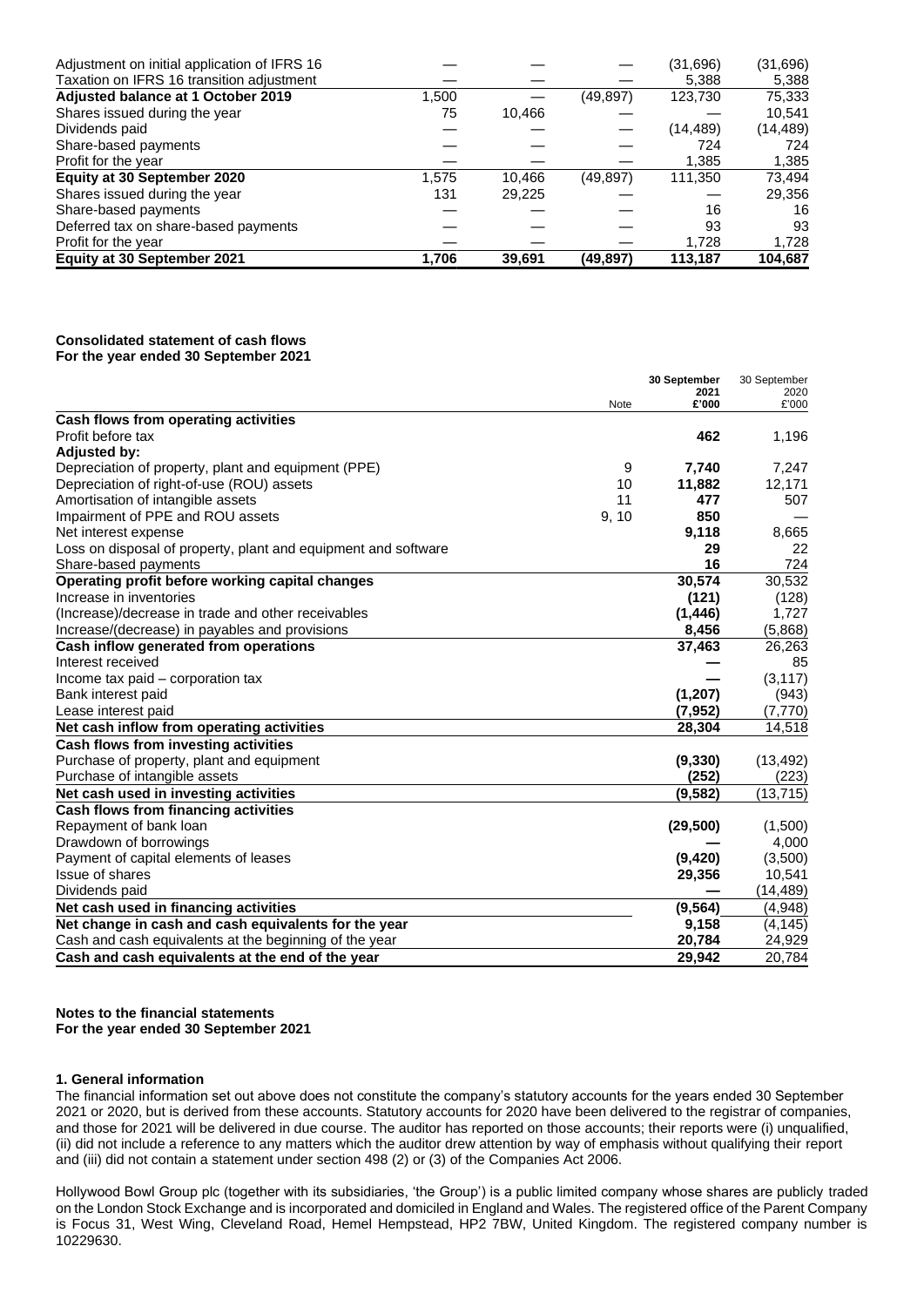The Group's principal activities are that of the operation of ten-pin bowling and mini-golf centres as well as the development of new centres and other associated activities.

The Directors of the Group are responsible for the consolidated Financial Statements, which comprise the Financial Statements of the Company and its subsidiaries as at 30 September 2021.

# **2. Accounting policies**

The principal accounting policies applied in the consolidated Financial Statements are set out below. These accounting policies have been applied consistently to all periods presented in these consolidated Financial Statements. The financial information presented is as at and for the financial years ended 30 September 2021 and 30 September 2020.

# *Statement of compliance*

The consolidated Financial Statements have been prepared in accordance with International Account Standards in conformity with the requirements of the Companies Act 2006 and in accordance with International Financial Reporting Standards adopted pursuant to Regulation (EC) No 1606/2002 as it applies in the European Union. The functional currency of each entity in the Group is Pounds Sterling. The consolidated Financial Statements are presented in Pounds Sterling and all values are rounded to the nearest thousand, except where otherwise indicated.

# *Basis of preparation*

The consolidated Financial Statements have been prepared on a going concern basis under the historical cost convention.

The Company has elected to prepare its Financial Statements in accordance with FRS 102, the Financial Reporting Standard applicable in the UK and Republic of Ireland. On publishing the Parent Company Financial Statements here together with the Group Financial Statements, the Company has taken advantage of the exemption in s408 of the Companies Act 2006 not to present its individual income statement and statement of comprehensive income and related notes that form a part of these approved Financial Statements.

# *Basis of consolidation*

The consolidated financial information incorporates the Financial Statements of the Company and all of its subsidiary undertakings. The Financial Statements of all Group companies are adjusted, where necessary, to ensure the use of consistent accounting policies. Acquisitions are accounted for under the acquisition method from the date control passes to the Group. On acquisition, the assets, liabilities and contingent liabilities of a subsidiary are measured at their fair values at the date of acquisition. Any excess of the cost of acquisition over the fair values of the identifiable net assets acquired is recognised as goodwill.

## *Earnings per share*

The calculation of earnings per ordinary share is based on earnings after tax and the weighted average number of ordinary shares in issue during the year.

The adjusted earnings per share figures have also been calculated based on earnings before adjusting items that are significant in nature and/or quantum and are considered to be distortive. These have been presented to provide shareholders with an additional measure of the Group's year-on-year performance.

For diluted earnings per share, the weighted average number of ordinary shares in issue is adjusted to assume conversion of all dilutive potential ordinary shares. The Group has one type of dilutive potential ordinary shares, being those unvested shares granted under the Long Term Incentive Plans.

## *Standards issued not yet effective*

At the date of authorisation of this financial information, certain new standards, amendments and interpretations to existing standards applicable to the Group have been published but are not yet effective, and have not been adopted early by the Group. These are listed below:

| Standard/interpretation                                                                          | Content                                                                                                                                                                                                                                                                                                                                                                                       | Applicable for<br>financial years<br>beginning on/after |
|--------------------------------------------------------------------------------------------------|-----------------------------------------------------------------------------------------------------------------------------------------------------------------------------------------------------------------------------------------------------------------------------------------------------------------------------------------------------------------------------------------------|---------------------------------------------------------|
| IAS 1 Classification of<br>liabilities as current or<br>non-current'                             | In January 2020, the IASB issued amendments to paragraphs 69 to 76 of IAS 1<br>to specify the requirements for classifying liabilities as current or non-current.                                                                                                                                                                                                                             | 1 October 2023                                          |
| IAS 1 Presentation of<br>2 making materiality<br>judgements-disclosure<br>of accounting policies | The amendments change the requirements in IAS 1 with regard to disclosure of 1 October 2023<br>financial statements and accounting policies. The amendments replace all instances of the term<br>IFRS Practice Statement 'significant accounting policies' with 'material accounting policy information'.                                                                                     |                                                         |
| IAS 8 Definition of<br>accounting estimates                                                      | The amendments replace the definition of a change in accounting estimates<br>with a definition of accounting estimates. Under the new definition, accounting<br>estimates are "monetary amounts in financial statements that are subject to<br>measurement uncertainty".                                                                                                                      | 1 October 2023                                          |
| IAS 12 Deferred tax<br>related to assets and<br>liabilities arising from a<br>single transaction | The amendments introduce a further exception from the initial recognition<br>exemption. Under the amendments, an entity does not apply the initial<br>recognition exemption for transactions that give rise to equal taxable and<br>deductible temporary differences. Following the amendments to IAS 12, an<br>entity is required to recognise the related deferred tax asset and liability. | 1 October 2023                                          |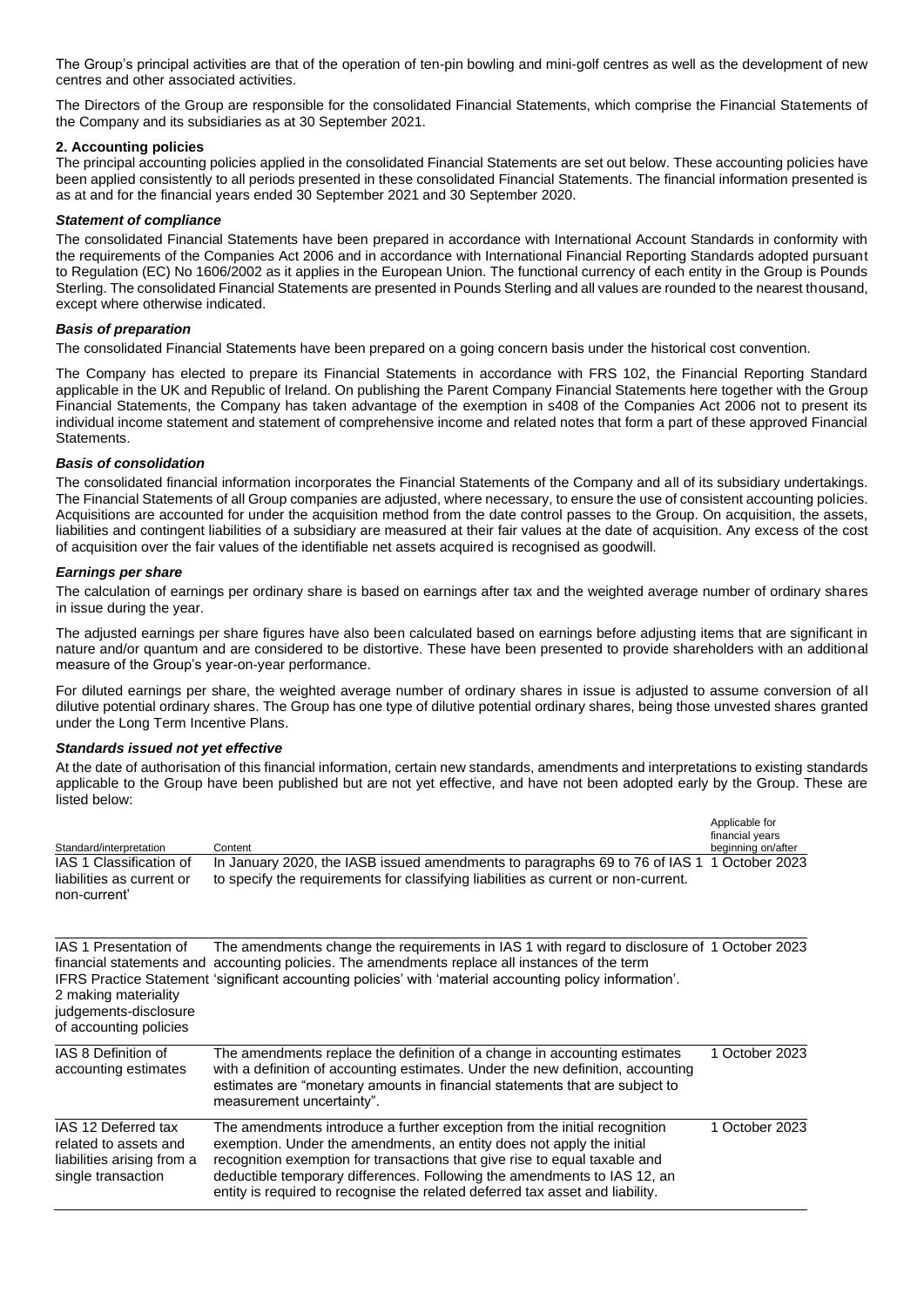| Standard/interpretation                                                     | Content                                                                                                                                                                                                                                                                                                                                                                               | Applicable for<br>financial years<br>beginning on/after |
|-----------------------------------------------------------------------------|---------------------------------------------------------------------------------------------------------------------------------------------------------------------------------------------------------------------------------------------------------------------------------------------------------------------------------------------------------------------------------------|---------------------------------------------------------|
| IFRS Standards 2018-<br>2020                                                | Annual improvements to The annual improvements include amendments to four Standards: IFRS 1 First- 1 October 2022<br>time adoption of International Financial Reporting Standards, IFRS 9 Financial<br>Instruments, IFRS 16 Leases, and IAS 41 Agriculture.                                                                                                                           |                                                         |
| IFRS 3 Reference to the<br>conceptual framework                             | In May 2020, the IASB issued amendments to IFRS 3 Business Combinations<br>- Reference to the Conceptual Framework.                                                                                                                                                                                                                                                                   | 1 October 2022                                          |
| IAS 16 Property, plant<br>and equipment:<br>proceeds before<br>intended use | In May 2020, the IASB issued property, plant and equipment: proceeds before<br>intended use, which prohibits entities deducting from the cost of an item of<br>property, plant and equipment any proceeds from selling items produced while<br>bringing that asset to the location and condition necessary for it to be capable<br>of operating in the manner intended by management. | 1 October 2022                                          |
| Interest rate benchmark<br>reform: Phase 2                                  | The amendments address issues that might affect IFRS 9, IAS 39, IFRS 7,<br>IFRS 4 and IFRS 16 as a result of the reform of an interest rate benchmark.                                                                                                                                                                                                                                | 1 October 2021                                          |

None of the above amendments are expected to have a material impact on the Group.

# *Going concern*

In assessing the going concern position of the Group for the Consolidated Financial Statements for the year ended 30 September 2021, the Directors have considered the Group's cash flow, liquidity, and business activities, as well as the ongoing uncertainty caused by the COVID-19 outbreak. The outbreak of COVID-19 and its continued impact on the economy, and specifically the hospitality sector, casts uncertainty to the future financial performance and cash flows of the Group. The Group has taken a number of actions to improve overall liquidity to ensure it is well placed to operate through the pandemic and to achieve its strategic goals. In March 2021, the Group raised £29.2m on the stock market through an equity placing. In September 2021, the Group repaid and cancelled its borrowing facilities with Lloyds Bank plc and entered into a new £25m RCF and agreed £5m accordion with Barclays Bank plc to December 2024. At 30 September 2021, the Group had cash balances of £29.9m, no outstanding loan balances and undrawn financing facilities of £25m.

As part of the review of the potential impact of the COVID-19 outbreak on the Group's cash flows and liquidity over the next twelve months, a base case and a severe but plausible downside scenario were prepared. The base case forecast assumes all centres remain open and there are no trading restrictions. In the base case forecast, there is no drawdown of the RCF, and financial covenants are passed.

The most severe downside scenario was prepared using the following key assumptions:

- a national 'winter' lockdown in December 2021 and January 2022 resulting in the closure of all centres;
- revenue assumed at 18 percentage points down on the base case for FY2022;
- when centres are forced to close, taking advantage of a reinstated Coronavirus Job Retention Scheme and rates holiday, but no government grant income;
- reduced maintenance and marketing spend, as well as reducing all non-essential expenditure during the closure period in line with that experienced during previous lockdowns in FY2020 and FY2021;
- no dividend payments in FY2022;
- deferral of non-committed capital expenditure to later months in FY2022 and no change to the new centre capital expenditure for  $FY2022$
- trade to return to base case forecasts from February 2022.

This severe but plausible downside scenario would still provide sufficient liquidity within its cash position, no drawdown of the RCF and financial covenants passed.

Taking the above, and the principal risks faced by the Group, into consideration, the Directors are satisfied that the Group has adequate resources to continue in operation for the foreseeable future, a period of at least twelve months from the date of this report. Accordingly, the Group continues to adopt the going concern basis in preparing these financial statements.

## *Leases*

#### *The Group as lessee*

The Group assesses whether a contract is, or contains, a lease, at inception of the contract. The Group recognises a right-of-use asset and a corresponding lease liability with respect to all lease arrangements in which it is the lessee from the date at which the leased asset becomes available for use by the Group, except for short-term leases (defined as leases with a lease term of 12 months or less) and leases of low-value assets. For these leases, the Group recognises the lease payments as an operating expense on a straight-line basis over the term of the lease unless another systematic basis is more representative of the time pattern in which economic benefits from the leased assets are consumed.

Right-of-use assets are measured at cost, less any accumulated depreciation and impairment losses, and adjusted for any remeasurement of lease liabilities. The cost of right-of-use assets includes the amount of lease liabilities recognised, less any lease incentives received. Right-of-use assets are depreciated on a straight-line basis over the shorter of the lease term and the estimated useful lives of the assets.

Lease liabilities are measured at the present value of lease payments to be made over the lease term. The lease payments include fixed payments (including in-substance fixed payments) less any lease incentives receivable and variable lease payments that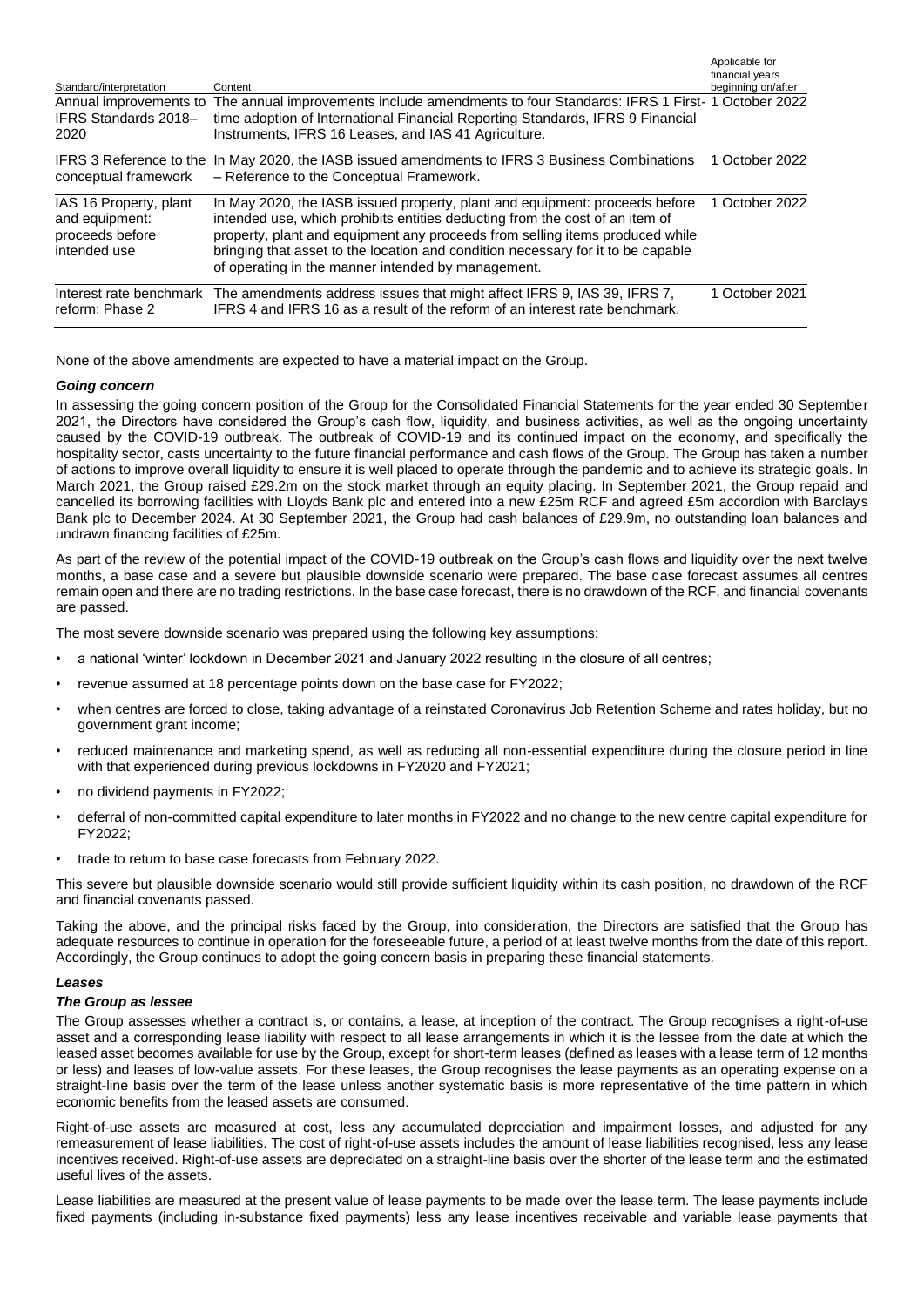depend on an index or a rate. Variable lease payments that do not depend on an index or a rate are recognised as expenses in the period in which the event or condition that triggers the payment occurs.

In calculating the present value of lease payments, the Group uses its incremental borrowing rate at the lease commencement date because the interest rate implicit in the lease is not readily determinable. After the commencement date, the amount of lease liabilities is increased to reflect the accretion of interest and reduced for the lease payments made. In addition, the carrying amount of lease liabilities is remeasured if there is a modification, a change in the lease term or a change in the lease payments (e.g. changes to future payments resulting from a change in an index or rate used to determine such lease payments).

The Group applies IAS 36 to determine whether a right-of-use asset is impaired and accounts for any identified impairment loss as described in the 'impairment' policy.

As a practical expedient, IFRS 16 permits a lessee not to separate non-lease components, and instead account for any lease and associated non-lease components as a single arrangement. The Group has not used this practical expedient. For contracts that contain a lease component and one or more additional lease or nonlease components, the Group allocates the consideration in the contract to each lease component on the basis of the relative stand-alone price of the lease component and the aggregate standalone price of the non-lease components.

## *Short-term leases and leases of low-value assets*

The Group applies the short-term lease recognition exemption to its short-term leases of machinery and equipment (i.e. those leases that have a lease term of 12 months or less from the commencement date and do not contain a purchase option). It also applies the lease of low-value assets recognition exemption to leases of office equipment that are considered to be low value. Lease payments on short-term leases and leases of low-value assets are recognised as expense on a straight-line basis over the lease term.

# *Amendments to IFRS 16: COVID-19 Related Rent Concessions*

On 28 May 2020, the IASB issued COVID-19-Related Rent Concessions – amendment to IFRS 16 Leases. The amendments provide relief to lessees from applying IFRS 16 guidance on lease modification accounting for rent concessions arising as a direct consequence of the COVID-19 pandemic. As a practical expedient, a lessee may elect not to assess whether a COVID-19-related rent concession from a lessor is a lease modification. A lessee that makes this election accounts for any change in lease payments resulting from the COVID-19-related rent concession the same way it would account for the change under IFRS 16, if the change were not a lease modification.

The practical expedient was adopted by the Group and the impact on the consolidated Financial Statements is outlined in note 10.

### *Summary of critical accounting estimates and judgements*

The preparation of the consolidated Group Financial Statements requires management to make judgements, estimates and assumptions in applying the Group's accounting policies to determine the reported amounts of assets, liabilities, income and expenditure. Actual results may differ from these estimates. The estimates and underlying assumptions are reviewed on an ongoing basis, with revisions applied prospectively.

Judgements made by the Directors in the application of these accounting policies that have a significant effect on the consolidated Group Financial Statements are discussed below.

### *Critical accounting judgements*

#### *Determining the incremental borrowing rate used to measure lease liabilities*

The Group cannot readily determine the interest rate implicit in the lease, therefore, it uses its incremental borrowing rate (IBR) to measure lease liabilities. Judgement is applied in determining the components of the IBR used for each lease including risk-free rates, the Group's credit risk and any lease specific adjustments.

IBRs depend on the term and start date of the lease. The IBR is determined based on a series of inputs including: the risk-free rate based on government bond rates and a credit risk adjustment based on the average credit spread from commercial bank lenders.

#### *Key sources of estimation uncertainty*

The key estimates are discussed below:

#### *Property, plant and equipment and right-of-use asset impairment reviews*

Plant and equipment and right-of-use assets are reviewed for impairment when there is an indication that the assets might be impaired by comparing the carrying value of the assets with their recoverable amounts. The recoverable amount of an asset or a CGU is typically determined based on value-in-use calculations prepared on the basis of management's assumptions and estimates.

The key assumptions in the value-in-use calculations include growth rates of revenue and expenses, and discount rates. The carrying value of property, plant and equipment and right-of-use assets have been assessed to reasonable possible changes in key assumptions and these would not lead to a material impairment.

Further information in respect of the Group's property, plant and equipment and right-of-use assets is included in notes 9 and 10 respectively.

#### **3. Reconciliation of operating profit to Group adjusted EBITDA**

|                                                                                               | 30 September | 30 September |
|-----------------------------------------------------------------------------------------------|--------------|--------------|
|                                                                                               | 2021         | 2020         |
|                                                                                               | £'000        | £'000        |
| Operating profit                                                                              | 9.580        | 9.861        |
| Depreciation of property, plant and equipment (note 9)                                        | 7.740        | 7.247        |
| Depreciation of right-of-use assets (note 10)                                                 | 11.882       | 12,171       |
| Amortisation of intangible assets (note 11)                                                   | 477          | 507          |
| Impairment of property, plant and equipment (note 9)                                          | 299          |              |
| Impairment of right-of-use assets (note 10)                                                   | 551          |              |
| Loss on disposal of property, plant and equipment, right-of-use assets and software (notes 9- |              |              |
| 11)                                                                                           | 29           | 22           |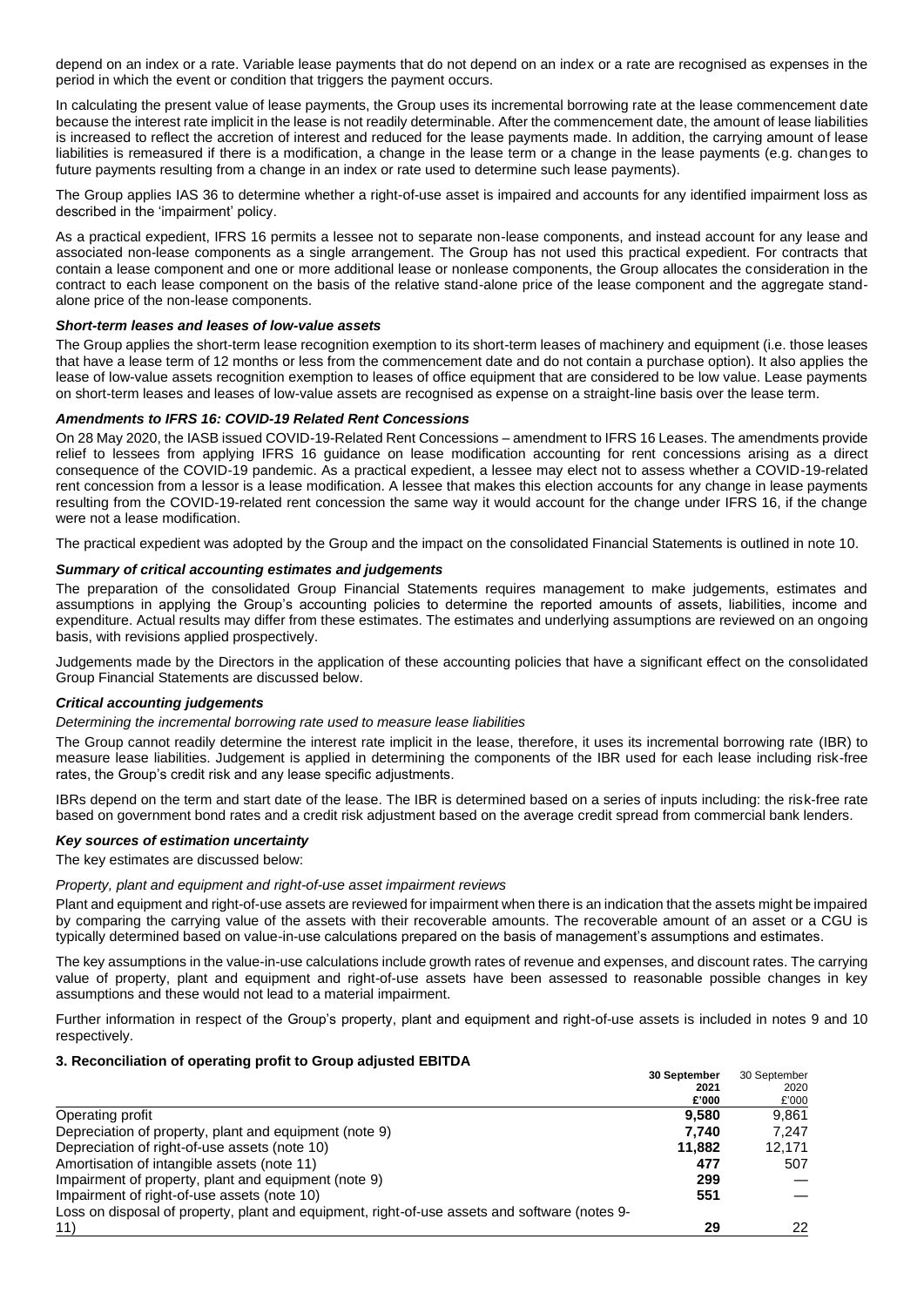Group adjusted EBITDA (earnings before interest, tax, depreciation and amortisation) reflects the underlying trade of the overall business. It is calculated as operating profit plus depreciation, amortisation, impairment losses and loss on disposal of property, plant and equipment, right-of-use assets and software. Operating profit includes government grant income of £2.8m in FY2021.

Management use Group adjusted EBITDA as a key performance measure of the business and it is considered by management to be a measure investors look at to reflect the underlying business.

# **4. Profit from operations**

Profit from operations includes the following:

|                                                                                     | 30 September | 30 September |
|-------------------------------------------------------------------------------------|--------------|--------------|
|                                                                                     | 2021         | 2020         |
|                                                                                     | £'000        | £'000        |
| Amortisation of intangible assets                                                   | 477          | 507          |
| Depreciation of property, plant and equipment                                       | 7,740        | 7.247        |
| Depreciation of right-of-use assets                                                 | 11,882       | 12,171       |
| Impairment of property, plant and equipment                                         | 299          |              |
| Impairment of right-of-use assets                                                   | 551          |              |
| Operating leases                                                                    | 43           | 50           |
| Loss on disposal of property, plant and equipment, right-of-use assets and software | 29           | 22           |
| Loss on foreign exchange                                                            | 16           | 23           |
| <b>Auditor's remuneration:</b>                                                      |              |              |
| - Fees payable for audit of these Financial Statements                              | 228          | 155          |
| Fees payable for other services:                                                    |              |              |
| - Audit of subsidiaries                                                             | 47           | 45           |
| - Audit of subsidiaries relating to prior year                                      | 35           | 20           |
| - Other services                                                                    | 11           | 14           |
|                                                                                     | 321          | 234          |

## **5. Staff numbers and costs**

The average number of employees (including Directors) during the year was as follows:

|                    | 30 September | 30 September |
|--------------------|--------------|--------------|
|                    | 2021         | 2020         |
| <b>Directors</b>   |              | 6            |
| Administration     | 58           | 65           |
| <b>Operations</b>  | 1.723        | 970,         |
| <b>Total staff</b> | 1.787        | 2,041        |

The cost of employees (including Directors) during the year was as follows:

| 30 September                      | 30 September |
|-----------------------------------|--------------|
| 2021                              | 2020         |
| £'000                             | £'000        |
| Wages and salaries<br>15,853      | 16,563       |
| Social security costs<br>1,648    | 1,371        |
| 336<br>Pension costs              | 297          |
| Share-based payments<br>16        | 695          |
| <b>Total staff cost</b><br>17.853 | 18.926       |

FY2021 wages and salaries includes £8,287,000 (FY2020: £8,232,000) of CJRS government grant received.

## **6. Finance income and expenses**

|                                     | 30 September |       |
|-------------------------------------|--------------|-------|
|                                     | 2021         | 2020  |
|                                     | £'000        | £'000 |
| Interest on bank deposits           |              | 78    |
| <b>Finance income</b>               |              | 78    |
| Interest on bank borrowings         | 1,155        | 904   |
| Other interest                      |              | 5     |
| Finance costs on lease liabilities  | 7,952        | 7,770 |
| Unwinding of discount on provisions |              | 64    |
| <b>Finance expense</b>              | 9,118        | 8,743 |

# **7. Taxation**

|                                         | 30 September  |               |
|-----------------------------------------|---------------|---------------|
|                                         | 2021<br>£'000 | 2020<br>£'000 |
|                                         |               |               |
| The tax (credit)/expense is as follows: |               |               |
| - UK corporation tax                    | (384)         | 339           |
| - Adjustment in respect of prior years  | 20            | (24)          |
| Total current tax                       | (364)         | 315           |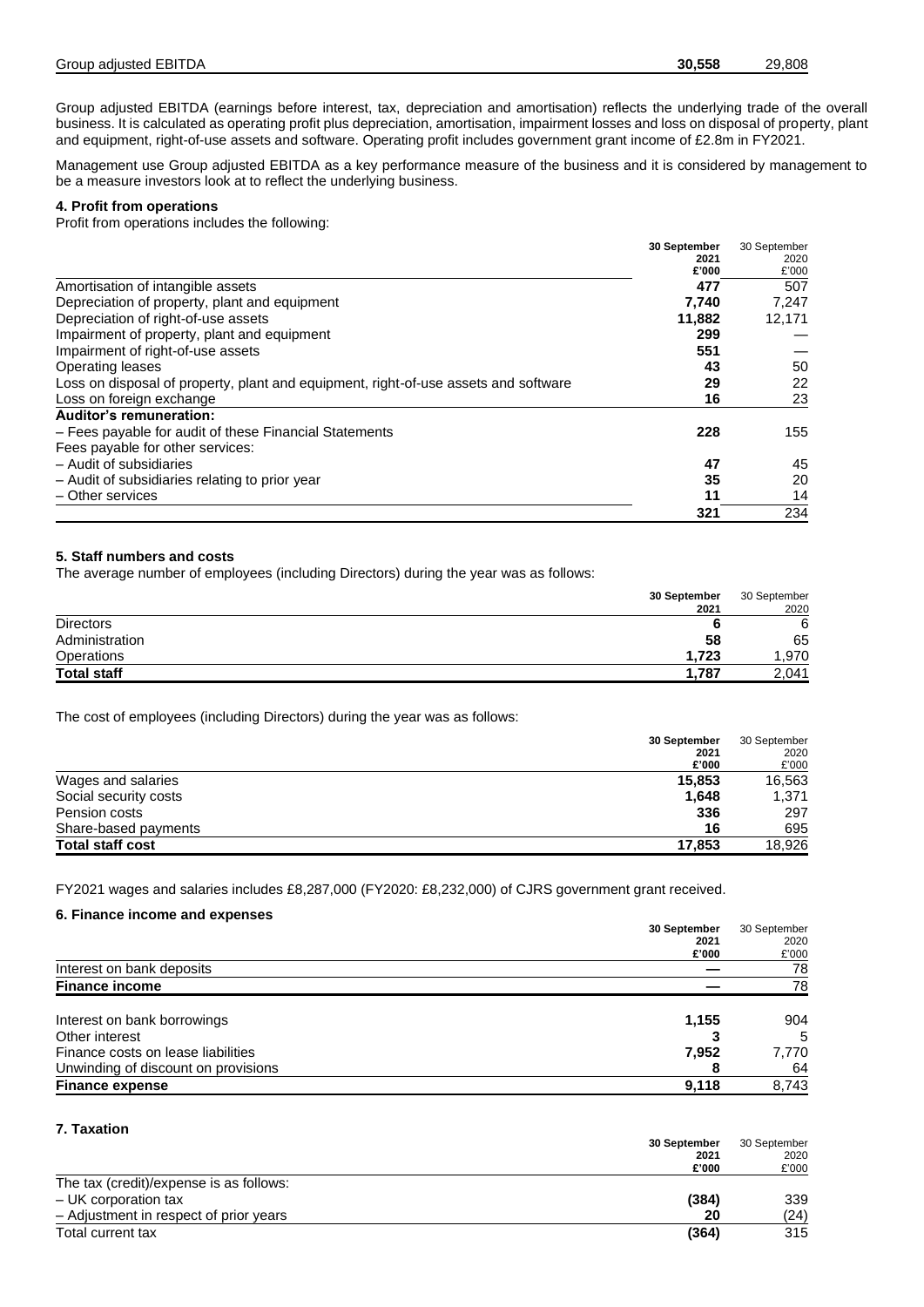| Deferred tax:                                     |         |       |
|---------------------------------------------------|---------|-------|
| Origination and reversal of temporary differences | 287     | 39    |
| Effect of changes in tax rates                    | (1,202) | (546) |
| Adjustment in respect of prior years              |         | 3     |
| Total deferred tax                                | (902)   | (504) |
| <b>Total tax credit</b>                           | (1,266) | (189) |

# *Factors affecting current tax credit:*

The tax assessed on the profit for the period is different to the standard rate of corporation tax in the UK of 19 per cent (30 September 2020: 19 per cent). The differences are explained below:

|                                                          | 30 September | 30 September |
|----------------------------------------------------------|--------------|--------------|
|                                                          | 2021         | 2020         |
|                                                          | £'000        | £'000        |
| Profit excluding taxation                                | 462          | 1,196        |
| Tax using the UK corporation tax rate of 19% (2020: 19%) | 88           | 227          |
| Change in tax rate on deferred tax balances              | (1,202)      | (546)        |
| Non-deductible expenses                                  | 22           | 58           |
| Effects of other reliefs                                 | (137)        |              |
| Share-based payments                                     | (69)         | 93           |
| Adjustment in respect of prior years                     | 32           | (21)         |
| Total tax credit included in profit or loss              | (1,266)      | (189)        |

The Group's standard tax rate for the year ended 30 September 2021 was 19 per cent (30 September 2020: 19 per cent).

At Budget March 2021, the government confirmed that the corporation tax main rate would remain at 19 per cent and increase to 25 per cent from 1 April 2023. As such, the rate used to calculate the deferred tax balances as at 30 September 2021 has increased from 19 per cent to a blended rate up to 25 per cent depending on when the deferred tax balance will be released.

# **8. Earnings per share**

Basic earnings per share is calculated by dividing the profit attributable to equity holders of Hollywood Bowl Group plc by the weighted average number of shares outstanding during the year, excluding invested shares held pursuant to Long Term Incentive Plans.

Diluted earnings per share is calculated by adjusting the weighted average number of ordinary shares outstanding to assume conversion of all dilutive potential ordinary shares. During the years ended 30 September 2021 and 30 September 2020, the Group had potentially dilutive ordinary shares in the form of unvested shares pursuant to Long Term Incentive Plans.

|                                                                          | 30 September<br>2021 | 30 September<br>2020 |
|--------------------------------------------------------------------------|----------------------|----------------------|
| <b>Basic and diluted</b>                                                 |                      |                      |
| Profit for the year after tax $(E'000)$                                  | 1.728                | 1.385                |
| Basic weighted average number of shares in issue for the period (number) | 164,607,791          | 153,401,639          |
| Adjustment for share awards                                              | 859.432              | 935,738              |
| Diluted weighted average number of shares                                | 165,467,223          | 154,337,377          |
| Basic earnings per share (pence)                                         | 1.05                 | 0.90                 |
| Diluted earnings per share (pence)                                       | 1.04                 | 0.90                 |

# **9. Property, plant and equipment**

| .                                    | Long leasehold<br>property<br>£'000 | Short leasehold<br>property<br>£'000 | Lanes and<br>pinspotters<br>£'000 | Amusement<br>machines<br>£'000 | Plant &<br>machinery,<br>fixtures and<br>fittings | Total<br>£'000 |
|--------------------------------------|-------------------------------------|--------------------------------------|-----------------------------------|--------------------------------|---------------------------------------------------|----------------|
| Cost                                 |                                     |                                      |                                   |                                |                                                   |                |
| At 1 October 2019                    | 1,241                               | 23,598                               | 10,070                            | 16,362                         | 29,411                                            | 80,682         |
| Adjustment on initial application of |                                     |                                      |                                   |                                |                                                   |                |
| IFRS 16                              |                                     |                                      |                                   | (16, 362)                      |                                                   | (16, 362)      |
| Additions                            |                                     | 5,125                                | 2,537                             |                                | 6,780                                             | 14,442         |
| Disposals                            | (1)                                 | (71)                                 | (338)                             |                                | (34)                                              | (444)          |
| At 30 September 2020                 | 1,240                               | 28,652                               | 12,269                            |                                | 36,157                                            | 78,318         |
| Additions                            |                                     | 1,435                                | 1,489                             |                                | 6,406                                             | 9,330          |
| Disposals                            |                                     | (424)                                | (448)                             |                                | (406)                                             | (1, 278)       |
| At 30 September 2021                 | 1,240                               | 29,663                               | 13,310                            |                                | 42,157                                            | 86,370         |
| <b>Accumulated depreciation</b>      |                                     |                                      |                                   |                                |                                                   |                |
| At 1 October 2019                    | 245                                 | 8,664                                | 4,021                             | 10,050                         | 10,337                                            | 33,317         |
| Adjustment on initial application of |                                     |                                      |                                   |                                |                                                   |                |
| IFRS 16                              |                                     |                                      |                                   | (10,050)                       |                                                   | (10,050)       |
| Depreciation charge                  | 48                                  | 2,417                                | 647                               |                                | 4,135                                             | 7,247          |
| Disposals                            | (1)                                 | (70)                                 | (321)                             |                                | (24)                                              | (416)          |
| At 30 September 2020                 | 292                                 | 11,011                               | 4,347                             |                                | 14,448                                            | 30,098         |
| Depreciation charge                  | 48                                  | 2,773                                | 694                               |                                | 4,225                                             | 7,740          |
| Impairment charge                    |                                     |                                      |                                   |                                | 299                                               | 299            |
| Disposals                            |                                     | (38)                                 | (428)                             |                                | (337)                                             | (803)          |
| At 30 September 2021                 | 340                                 | 13,746                               | 4,613                             |                                | 18,635                                            | 37,334         |
| Net book value                       |                                     |                                      |                                   |                                |                                                   |                |
| At 30 September 2021                 | 900                                 | 15,917                               | 8,697                             |                                | 23,522                                            | 49,036         |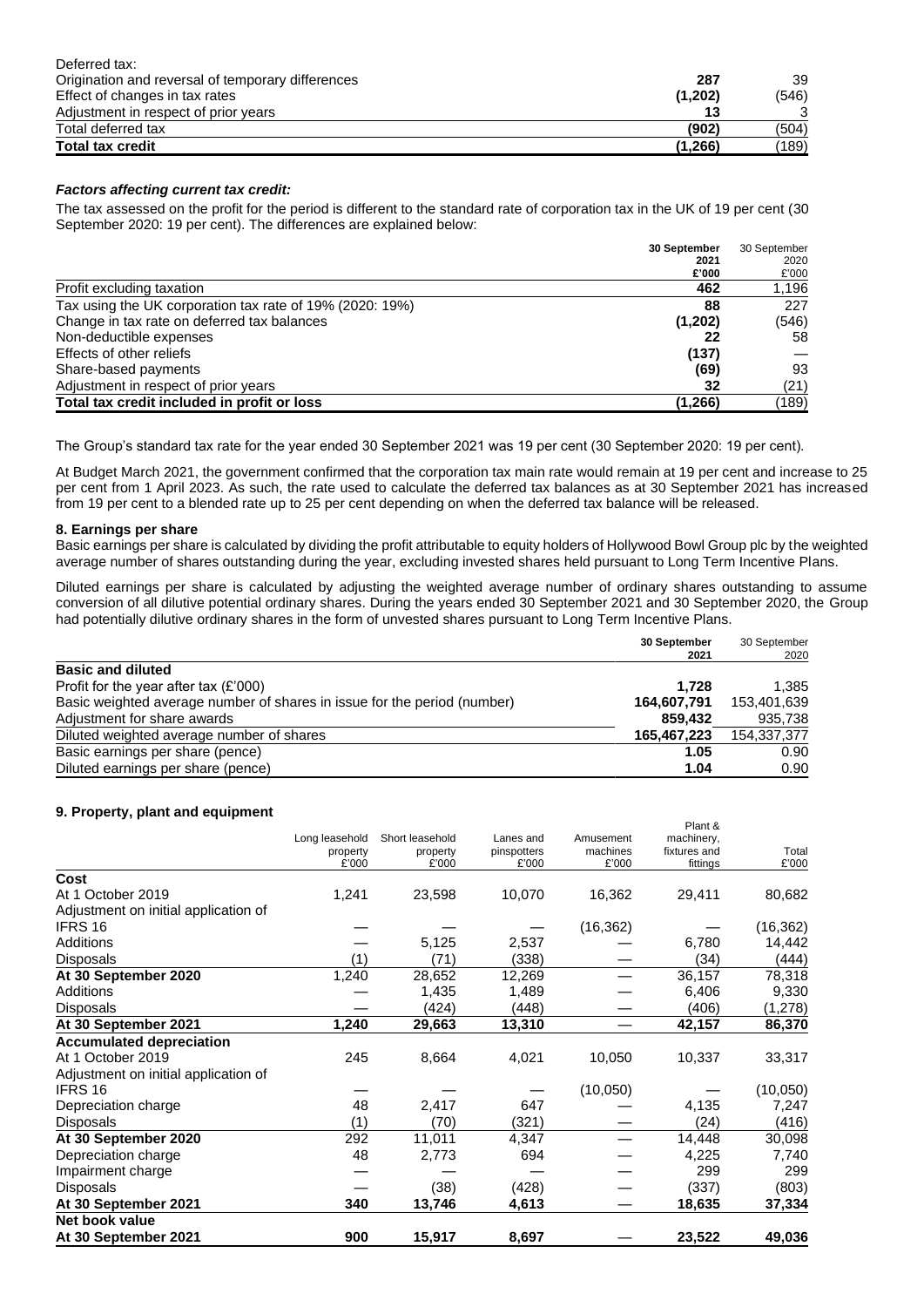| 7.000<br>709.<br>At 30<br>2020<br>948<br>אי<br>---<br>າtember<br>60 K<br>eptemص ۔<br>22ء.<br>_<br>. U<br>. . | ooc<br>л۶<br>--<br>.<br>____ |
|--------------------------------------------------------------------------------------------------------------|------------------------------|
|--------------------------------------------------------------------------------------------------------------|------------------------------|

Plant & machinery, fixtures and fittings includes £2,162,000 (30 September 2020: £nil) of assets in the course of construction, relating to the development of new centres.

# *Impairment*

Impairment testing is carried out at the CGU level on an annual basis at the balance sheet date, or more frequently if events or changes in circumstances indicate that the carrying value may be impaired. A CGU is the smallest identifiable group of assets that generates cash inflows that are largely independent of the cash inflows from other assets or groups of assets. Each individual centre is considered to be a CGU.

An initial impairment test was performed on all sixty four centres. A detailed impairment test based on a base case was then performed on seven centres, where the excess of value-in-use over the carrying value calculation was sensitive to changes in the key assumptions.

Property, plant and equipment and right-of-use assets for seven centres have been tested for impairment by comparing the carrying value of each CGU with its recoverable amount determined from value-in-use calculations using cash flow projections based on financial budgets approved by the Board covering a three-year period. This base case assumes all centres remain open during FY2022, and the financial years thereafter, and there are no further trading restrictions associated with the COVID-19 pandemic.

The key assumptions used in the value-in-use calculations were the outcome of the COVID-19 pandemic during FY2022 and the next two financial years. Cash flows beyond this three-year period are extrapolated over the length of the property lease using the estimated growth rates stated in the key assumptions. The other assumptions used in the value-in-use calculations were:

|                                  | $202^{\circ}$             | 2020    |
|----------------------------------|---------------------------|---------|
| Discount rate (pre-tax)          | 7%<br>$\overline{ }$<br>. | 8.5%    |
| Growth rate (beyond three years) | 2.5%                      | $2.0\%$ |

Discount rates reflect current market assessments of the time value of money and the risks specific to the industry. This is the benchmark used by management to assess operating performance and to evaluate future capital investment proposals. These discount rates are derived from the Group's weighted average cost of capital. Changes in the discount rates over the years are calculated with reference to latest market assumptions for the risk-free rate, equity risk premium and the cost of debt.

Detailed impairment testing resulted in the recognition of an impairment charge in the year of £299,000 against property, plant and equipment assets and £551,000 against right-of-use assets for one centre.

# *Sensitivity to changes in assumptions*

The estimate of the recoverable amounts for six centres affords reasonable headroom over the carrying value of the property, plant and equipment and right-of-use asset, and an impairment charge of £850,000 for one centre under the base case. Management have sensitised the key assumptions in the impairment tests of these seven centres under the base case.

A reduction in revenue of 18 percentage points down on the base case for FY2022 and associated cost savings from a two month 'winter' lockdown in December 2021 and January 2022 would not cause the carrying value to exceed its recoverable amount for these six centres. Therefore, management believe that any reasonable possible changes in the key assumptions would not result in an impairment charge. A further impairment of £104,000 would arise under this sensitised case in relation to one centre where we have already recognised an impairment charge in the year.

## **10. Leases**

## *Group as a lessee*

The Group has lease contracts for property and amusement machines used in its operations. The Group's obligations under its leases are secured by the lessor's title to the leased assets. The Group is restricted from assigning and subleasing the leased assets. There are eight lease contracts that include variable lease payments in the form of revenue-based rent top-ups.

The Group also has certain leases of equipment with lease terms of 12 months or less and leases of office equipment with low value. The Group applies the 'short-term lease' and 'lease of low-value assets' recognition exemptions for these leases.

Set out below are the carrying amounts of right-of-use assets recognised and the movements during the year:

|                                       |          | Amusement |         |
|---------------------------------------|----------|-----------|---------|
|                                       | Property | machines  | Total   |
| <b>Right-of-use assets</b>            | £'000    | £'000     | £'000   |
| Cost                                  |          |           |         |
| At 1 October 2019                     | 130,227  | 6,110     | 136,337 |
| Lease additions                       | 1,762    | 1,995     | 3,757   |
| Lease surrenders                      |          | (443)     | (443)   |
| Lease modifications                   | 7,710    |           | 7,710   |
| At 30 September 2020                  | 139,699  | 7,662     | 147,361 |
| Lease additions                       | 2,581    | 587       | 3,168   |
| Lease surrenders                      |          | (140)     | (140)   |
| Lease modifications                   | 6,442    |           | 6,442   |
| At 30 September 2021                  | 148,722  | 8,109     | 156,831 |
| <b>Accumulated depreciation</b>       |          |           |         |
| At 1 October 2019                     |          |           |         |
| Depreciation charge to profit or loss | 9,481    | 2,690     | 12,171  |
| Depreciation charge to PPE            | 261      |           | 261     |
| Lease surrenders                      |          | (247)     |         |
| At 30 September 2020                  | 9,742    | 2.443     | 12.185  |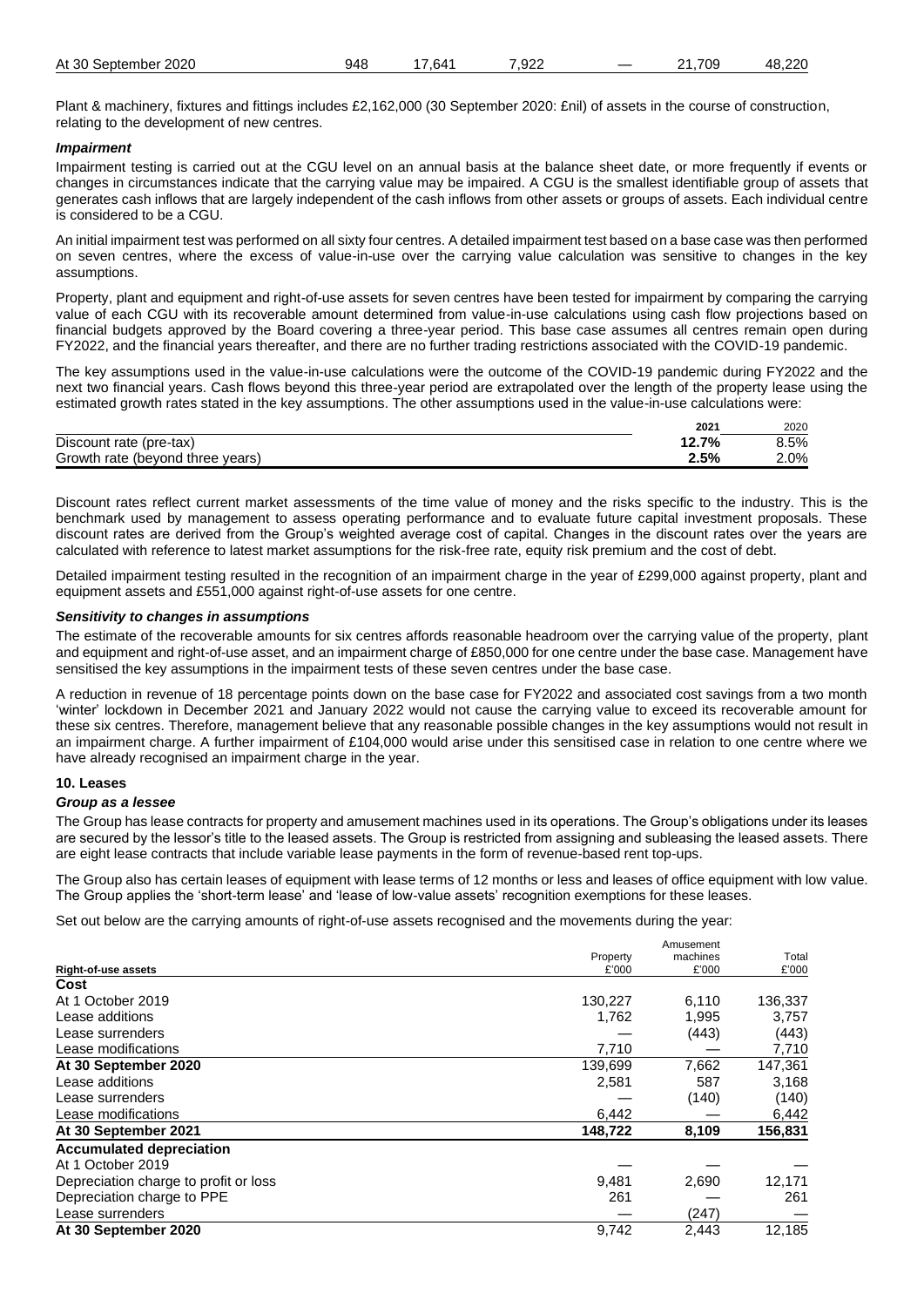| Depreciation charge  | 9.339   | 2,543 | 11,882  |
|----------------------|---------|-------|---------|
| Impairment charge    | 551     |       | 551     |
| Lease surrenders     |         | (129) | (129)   |
| At 30 September 2021 | 19.632  | 4.857 | 24,489  |
| Net book value       |         |       |         |
| At 30 September 2021 | 129.090 | 3.252 | 132.342 |
| At 30 September 2020 | 129.957 | 5.219 | 135,176 |

Set out below are the carrying amounts of lease liabilities and the movements during the year:

|                          |           | Amusement |           |
|--------------------------|-----------|-----------|-----------|
|                          | Property  | machines  | Total     |
| <b>Lease liabilities</b> | £'000     | £'000     | £'000     |
| At 1 October 2019        | 161,161   | 6,221     | 167,382   |
| Lease additions          | 1,762     | 1,995     | 3,757     |
| Accretion of interest    | 7,609     | 161       | 7,770     |
| Lease modifications      | 7,710     | (203)     | 7,507     |
| Payments <sup>1</sup>    | (11, 142) | (1,470)   | (12, 612) |
| At 30 September 2020     | 167,100   | 6,704     | 173,804   |
| Lease additions          | 2,581     | 587       | 3,168     |
| Accretion of interest    | 7,836     | 116       | 7,952     |
| Lease modifications      | 6,442     | (11)      | 6,431     |
| Payments <sup>1</sup>    | (15, 429) | (1,986)   | (17, 415) |
| At 30 September 2021     | 168,530   | 5,410     | 173,940   |
| Current                  | 11,644    | 2,167     | 13,811    |
| Non-current              | 156,886   | 3,243     | 160,129   |
| At 30 September 2021     | 168,530   | 5,410     | 173,940   |
| Current                  | 11,438    | 2,966     | 14,404    |
| Non-current              | 155,662   | 3,738     | 159,400   |
| At 30 September 2020     | 167,100   | 6,704     | 173,804   |

1 As a result of COVID-19 rent concessions, £991,000 (FY2020: £3,591,000) of property payments and £745,000 (FY2020: £1,376,000) of amusement machine payments noted above were deferred during the year and are netted off the payments. A further £2,110,000 (FY2020: £1,400,000) of rent savings were taken to profit or loss as a credit to variable lease payments within administrative expenses.

**2021**

2020

The following are the amounts recognised in profit or loss:

|                                                                                      | 2021<br>£'000 | 2020<br>£'000 |
|--------------------------------------------------------------------------------------|---------------|---------------|
| Depreciation expense of right-of-use assets                                          | 11.882        | 12.171        |
| Impairment charge of right-of-use assets                                             | 551           |               |
| Interest expense on lease liabilities                                                | 7.952         | 7.770         |
| Expense relating to leases of low-value assets (included in administrative expenses) | 43            | 50            |
| Variable lease payments (included in administrative expenses)                        | 581           | 110           |
| COVID-19 rent savings (included in administrative expenses)                          | (2, 110)      | (1,400)       |
| Total amount recognised in profit or loss                                            | 18.899        | 18,701        |

The Group has contingent lease contracts for eight (FY2020: eight) sites. There is a revenue-based rent top-up on these sites. Variable lease payments include revenue-based rent top-ups at six (FY2020: three) centres totalling £320,000 (FY2020: £110,000). It is anticipated that top-ups totalling £343,000 will be payable in the year to 30 September 2022 based on current expectations.

Impairment testing is carried out as outlined in note 9. Detailed impairment testing resulted in the recognition of an impairment charge in the year of £551,000 against right-of-use assets for one centre.

# **11. Goodwill and intangible assets**

|                                 | Goodwill | Brand <sup>1</sup> | Trademark <sup>1</sup> | Software | Total  |
|---------------------------------|----------|--------------------|------------------------|----------|--------|
|                                 | £'000    | £'000              | £'000                  | £'000    | £'000  |
| Cost                            |          |                    |                        |          |        |
| At 1 October 2019               | 75,034   | 3,360              | 798                    | 1,637    | 80,829 |
| Additions                       |          |                    |                        | 223      | 223    |
| At 30 September 2020            | 75,034   | 3,360              | 798                    | 1,860    | 81,052 |
| Additions                       |          |                    |                        | 252      | 252    |
| At 30 September 2021            | 75,034   | 3,360              | 798                    | 2,112    | 81,304 |
| <b>Accumulated amortisation</b> |          |                    |                        |          |        |
| At 1 October 2019               |          | 852                | 266                    | 1,254    | 2,372  |
| Amortisation charge             |          | 168                | 50                     | 289      | 507    |
| At 30 September 2020            |          | 1.020              | 316                    | 1,543    | 2,879  |
| Amortisation charge             |          | 168                | 50                     | 259      | 477    |
| At 30 September 2021            |          | 1,188              | 366                    | 1,802    | 3,356  |
| Net book value                  |          |                    |                        |          |        |
| At 30 September 2021            | 75,034   | 2,172              | 432                    | 310      | 77,948 |
| At 30 September 2020            | 75,034   | 2,340              | 482                    | 317      | 78.173 |

1 This relates to the Hollywood Bowl brand and trademark only.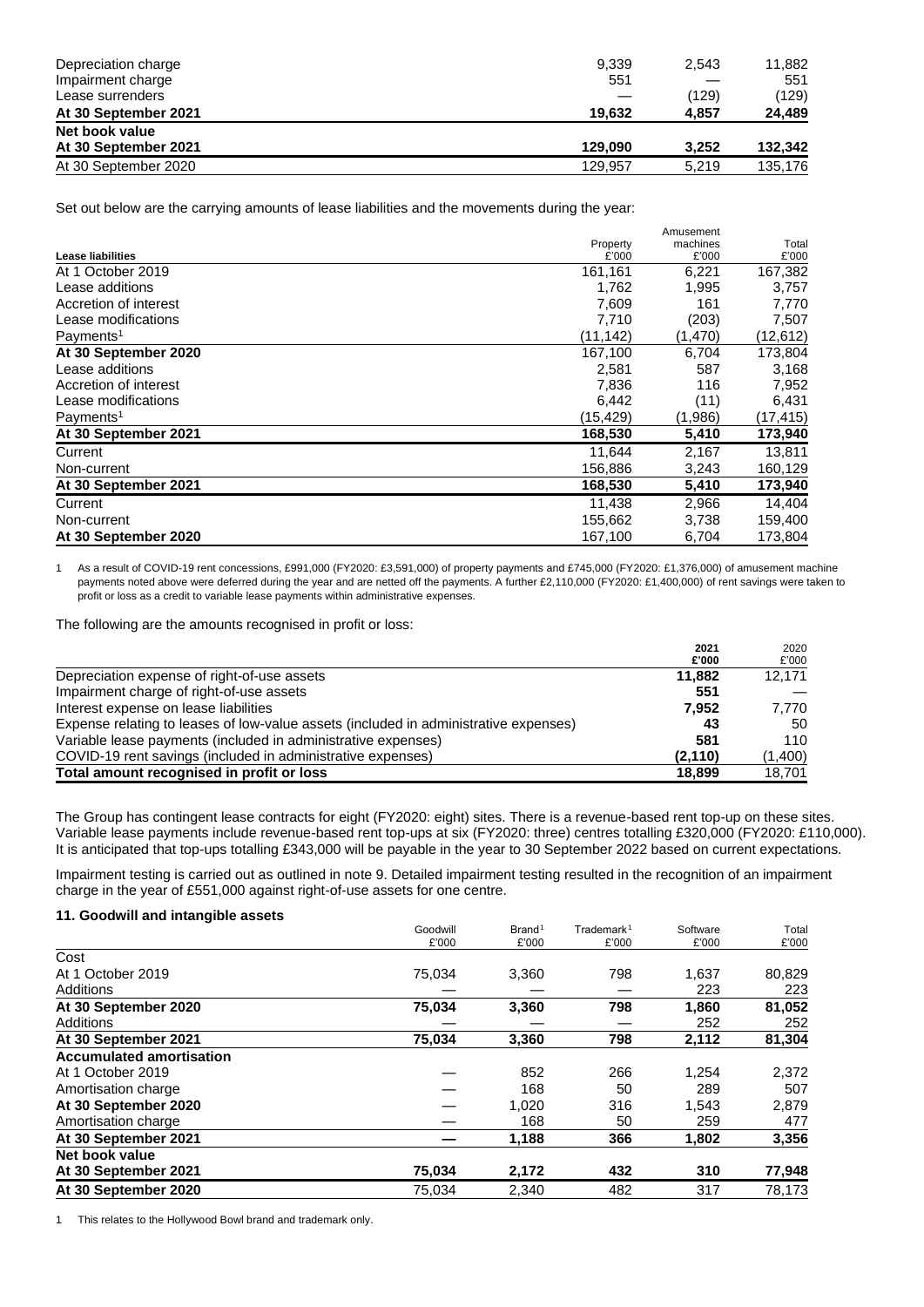Impairment testing is carried out at the CGU level on an annual basis. A CGU is the smallest identifiable group of assets that generates cash inflows that are largely independent of the cash inflows from other assets or groups of assets. Each individual centre is considered to be a CGU. However, for the purposes of testing goodwill for impairment, it is acceptable under IAS 36 to group CGUs, in order to reflect the level at which goodwill is monitored by management. The whole Group is considered to be one CGU, for the purposes of goodwill impairment testing, on the basis of the level at which goodwill is monitored by management and historical allocation of goodwill upon acquisition.

The recoverable amount of the CGU is determined based on a value-in-use calculation using cash flow projections based on financial budgets approved by the Board covering a three-year period. This base case assumes all centres remain open during FY2022, and the financial years thereafter, and there are no further trading restrictions associated with the COVID-19 pandemic.

Cash flows beyond this period are extrapolated using the estimated growth rates stated in the key assumptions. The key assumptions used in the value-in-use calculations are:

|                                  | $202^{\circ}$     | 2020    |
|----------------------------------|-------------------|---------|
| Discount rate (pre-tax)          | 7%<br>40<br>14. I | 8.5%    |
| Growth rate (beyond three years) | 2.5%              | $2.0\%$ |

Discount rates reflect current market assessments of the time value of money and the risks specific to the industry. This is the benchmark used by management to assess operating performance and to evaluate future capital investment proposals. These discount rates are derived from the Group's weighted average cost of capital. Changes in the discount rates over the years are calculated with reference to latest market assumptions for the risk-free rate, equity risk premium and the cost of debt.

## *Sensitivity to changes in assumptions*

Management has sensitised the key assumptions in the impairment tests of the CGU under the base case scenario.

The key assumptions used and sensitised were forecast growth rates and the discount rates, which were selected as they are the key variable elements of the value-in-use calculation. The combined effect of a reduction in revenue of six percentage points on the base case for FY2022 to FY2024, an increase in the discount rate applied to the cash flows of the CGU of one per cent and a reduction of one per cent in the growth rate (beyond three years), would reduce the headroom by £86.1m. This scenario would not cause the carrying value to exceed its recoverable amount. Therefore, management believes that any reasonable possible change in the key assumptions would not result in an impairment charge.

### **12. Trade and other receivables**

|                   | 30 September | 30 September |
|-------------------|--------------|--------------|
|                   | 2021         | 2020         |
|                   | £'000        | £'000        |
| Trade receivables | 611          | 143          |
| Other receivables | 89           | 48           |
| Prepayments       | 2,600        | .529         |
|                   | 3,300        | .720         |

Trade receivables have an ECL against them that is immaterial. There were no overdue receivables at the end of any year.

### **13. Trade and other payables**

|                                | 30 September | 30 September |
|--------------------------------|--------------|--------------|
|                                | 2021         | 2020         |
|                                | £'000        | £'000        |
| <b>Current</b>                 |              |              |
| Trade payables                 | 5,121        | 2,909        |
| Other payables                 | 1,131        | 1,251        |
| Accruals and deferred income   | 7,421        | 4,229        |
| Taxation and social security   | 4,469        | 1,551        |
| Total trade and other payables | 18,142       | 9,940        |
|                                | 30 September | 30 September |
|                                | 2021         | 2020         |
|                                | £'000        | £'000        |
| <b>Non-current</b>             |              |              |

Other payables **565** 814

Accruals and deferred income includes a staff bonus accrual of £1,405,000 (30 September 2020: £410,000). Deferred income includes £746,000 (30 September 2020: £148,000) of customer deposits received in advance, all of which is recognised in the income statement during the following financial year.

#### **14. Loans and borrowings**

|                                  | 30 September | 30 September<br>2020 |
|----------------------------------|--------------|----------------------|
|                                  | 2021         |                      |
|                                  | £'000        | £'000                |
| <b>Current</b>                   |              |                      |
| Bank loan                        |              | 5,205                |
| Borrowings (less than 1 year)    |              | 5,205                |
| <b>Non-current</b>               |              |                      |
| Bank loan                        |              | 23,833               |
| Borrowings (greater than 1 year) |              | 23,833               |
| <b>Total borrowings</b>          |              | 29,038               |
|                                  |              |                      |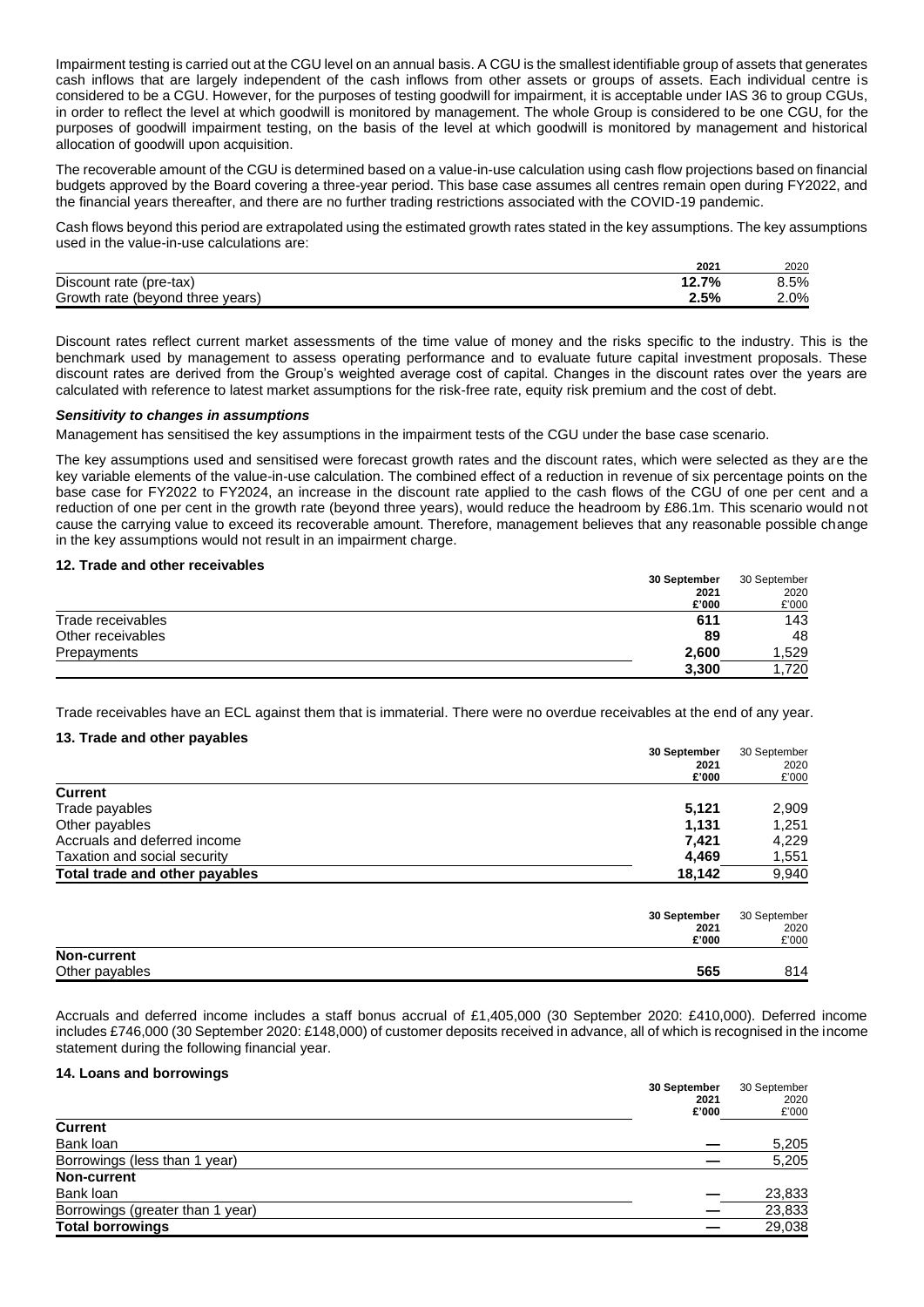Bank borrowings have the following maturity profile:

|                         | 30 September | 30 September |
|-------------------------|--------------|--------------|
|                         | 2021         | 2020         |
|                         | £'000        | £'000        |
| Due in less than 1 year |              | 5,500        |
| Less issue costs        |              | (295)        |
|                         |              | 5,205        |
| Due 2 to 5 years        |              | 24,000       |
| Less issue costs        |              | (167)        |
| <b>Total borrowings</b> |              | 29,038       |

The bank loans were secured by a fixed and floating charge over all assets. The loans carried interest at LIBOR plus a variable margin.

| 30 September                                   | 30 September<br>2020 |
|------------------------------------------------|----------------------|
| 2021                                           |                      |
| £'000                                          | £'000                |
| Loans and borrowings brought forward<br>29.038 | 26,763               |
| Repayment during the year<br>(29,500)          | (1,500)              |
| Drawdown during the year                       | 4,000                |
| Issue costs                                    | (350)                |
| Amortisation of issue costs<br>462             | 125                  |
| Loans and borrowings carried forward           | 29,038               |

On 29 September 2021, the Group repaid and cancelled its borrowing facilities with Lloyds Bank plc, and on the same day entered into a new £25m revolving credit facility (RCF) with Barclays Bank plc.

The RCF has a termination date of 31 December 2024. Interest is charged on any drawn balance based on the reference rate (SONIA), plus a margin of 1.75 per cent.

A commitment fee equal to 35 per cent of the drawn margin is payable on the undrawn facility balance. The commitment fee rate as at 30 September 2021 was therefore 0.6125 per cent.

Issue costs of £135,000 were paid to Barclays Bank plc on commencement of the RCF. These costs are being amortised over the term of the facility and are included within prepayments (note 12).

As at 30 September 2021, the outstanding loan balance, excluding the amortisation of issue costs, was £nil (30 September 2020: £29,500,000). As at 30 September 2020, the Group also had an undrawn £1m revolving credit facility and undrawn £10m CLBILS facility with Lloyds Bank plc.

The terms of the Barclays Bank plc facility include the following Group financial covenants:

- (i) For the 7 month period ending 31 December 2021, the ratio of total net debt to adjusted EBITDA shall not exceed 1.75:1.
- (ii For the 12 month period ending on each reference date, commencing 31 March 2022 and each quarter thereafter, the ratio of total net debt to adjusted EBITDA shall not exceed 1.75:1.

The Group operated within the covenants during the year and the previous year.

# **15. Deferred tax assets and liabilities**

|                                     | 30 September | 30 September |
|-------------------------------------|--------------|--------------|
|                                     | 2021         | 2020         |
|                                     | £'000        | £'000        |
| Deferred tax assets and liabilities |              |              |
| Deferred tax assets                 | 7.809        | 6,115        |
| Deferred tax liabilities            | (1,519)      | (820)        |
|                                     | 6,290        | 5,295        |

|                                                        | 30 September<br>2021<br>£'000 | 30 September<br>2020<br>£'000 |
|--------------------------------------------------------|-------------------------------|-------------------------------|
| Reconciliation of deferred tax balances                |                               |                               |
| Balance at the beginning of the year                   | 5,295                         | (596)                         |
| Deferred tax credit for the year $-$ in profit or loss | 915                           | 500                           |
| Deferred tax credit for the year $-$ in equity         | 93                            |                               |
| <b>IFRS 16 transition adjustment</b>                   |                               | 5,388                         |
| Adjustment in respect of prior years                   | (13)                          | 3                             |
| Balance at the end of the year                         | 6,290                         | 5.295                         |

The components of deferred tax are:

|                     | 30 September | 30 September |
|---------------------|--------------|--------------|
|                     | 2021         | 2020         |
|                     | £'000        | £'000        |
| Deferred tax assets |              |              |
| Fixed assets        | 6.706        | 5.740        |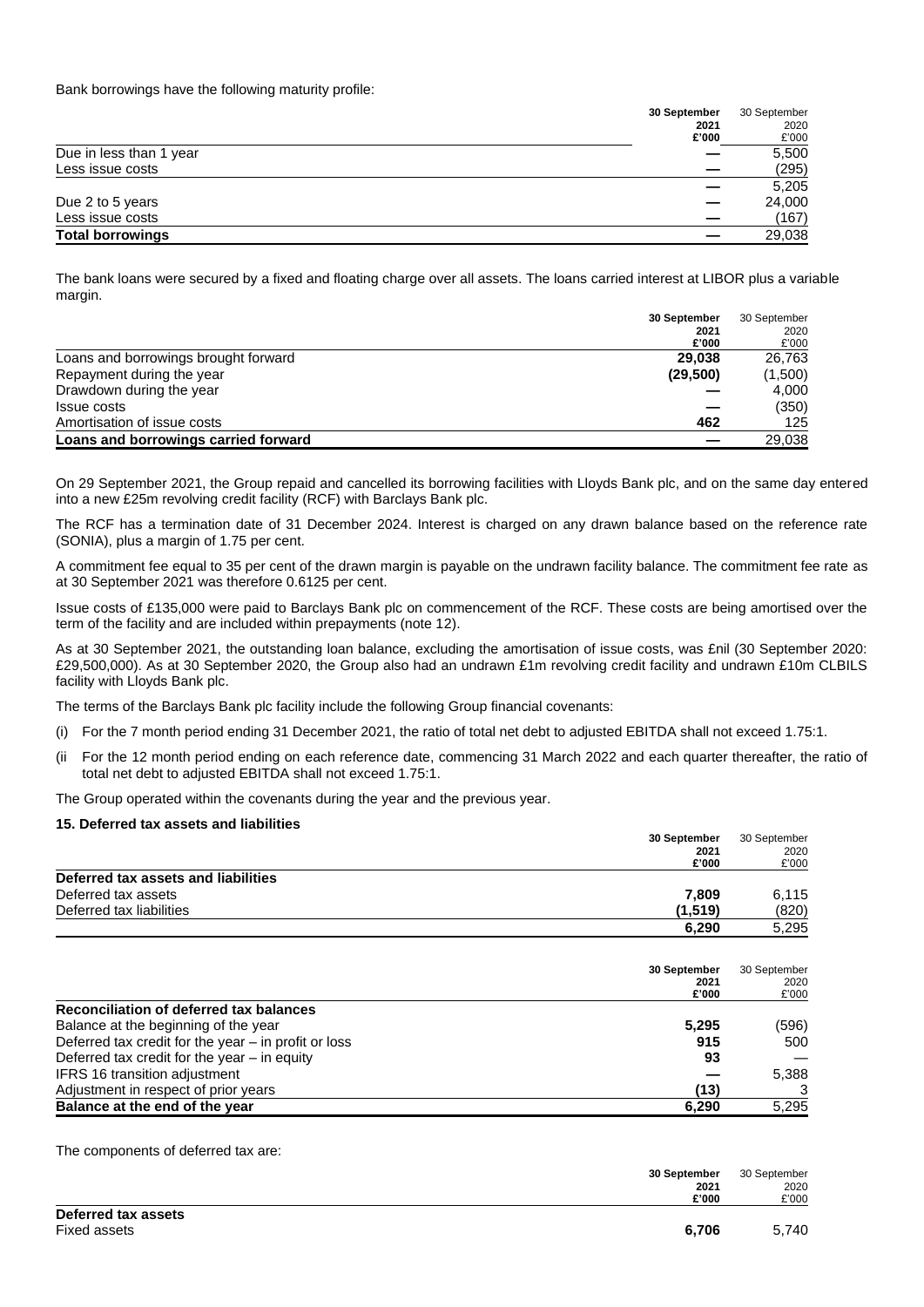| Trading losses                | 439      |       |
|-------------------------------|----------|-------|
| Other temporary differences   | 664      | 375   |
|                               | 7.809    | 6,115 |
| Deferred tax liabilities      |          |       |
| Property, plant and equipment | (721)    | (376) |
| Intangible assets             | (798)    | (444) |
|                               | (1, 519) | (820) |

Deferred tax assets and liabilities are measured using the tax rates that are expected to apply to the periods when the assets are realised or liabilities settled, based on tax rates enacted or substantively enacted at 30 September 2021.

# **16. Related party transactions**

## *30 September 2021 and 30 September 2020*

During the year, and the previous year, there were no transactions with related parties.

## **17. Dividends paid and proposed**

| 30 September                                                               | 30 September |  |
|----------------------------------------------------------------------------|--------------|--|
| 2021                                                                       | 2020         |  |
| £'000                                                                      | £'000        |  |
| The following dividends were declared and paid by the Group:               |              |  |
| Final dividend year ended 30 September 2019 – 5.16p per ordinary share     | 7.739        |  |
| Special dividend year ended 30 September $2019 - 4.50p$ per ordinary share | 6.750        |  |
|                                                                            | 14.489       |  |

## **RISK MANAGEMENT**

## **Our approach to risk**

When we look at risk, we specifically consider the effects it could have on our business model, our culture and therefore our ability to deliver our long-term strategic purpose.

We consider both short and long-term risks within a timeframe of up to three years. We consider social, operational, technical, governance and environmental risks, as well as financial risks.

## **Risk appetite**

This describes the amount of risk we are willing to tolerate as a business. We have a higher appetite for risks accompanying a clear opportunity to deliver on the strategy of the business

We have a low appetite for, and tolerance of, risks that have a downside only, particularly when they could adversely impact health and safety or our values, culture or business model.

## **COVID-19**

The COVID-19 pandemic, the associated lockdown and the closure of our business significantly impacted our financial year. The pandemic, as well as the social and macroeconomic impact it brought, has created a risk event for the Group, which has been considered as set out in the Viability statement.

In our initial response phase to COVID-19, our priority was to safeguard the health and wellbeing of our colleagues and customers, and to mitigate the closure of our centres. We moved into a resilience phase early in the lockdown period following extensive modelling of the financial impact of COVID-19. A number of key decisions were made in relation to the pandemic, including the furloughing of colleagues and negotiating payment terms with our suppliers, as well as landlords in regard to rental support. We also received support from our new and existing shareholders through an equity raise in March 2021.

Where the impact of the pandemic has exacerbated a principal risk, we have incorporated commentary on the COVID-19 mitigation being taken, as well as new risks where relevant.

Our principal risks are described below, along with a summary of our mitigation activities.

## **Risk management activities**

Risks are identified through operational reviews by senior management; internal audits; control environments; our whistleblowing helpline; and independent project analysis.

The internal audit team provides independent assessment of the operation and effectiveness of the risk framework and process in centres, including the effectiveness of the controls, reporting of risks and reliability of checks by management.

Since the reopening of our centres on 17 May 2021, we have undertaken a review of the organisation's risk profile to verify that current and emerging risks have been identified and considered by each head of department

## **Financial risks**

| <b>Risk</b>             | Risk and impact                                             | Mitigating factors                                                                                                                                                                                              |
|-------------------------|-------------------------------------------------------------|-----------------------------------------------------------------------------------------------------------------------------------------------------------------------------------------------------------------|
|                         | Change in economic                                          | An economic contraction is possible, impacting consumer confidence                                                                                                                                              |
| Economic<br>environment | conditions, in particular a<br>recession, due to the after- | and discretionary income. The Group has low customer frequency per<br>annum and also the lowest price per game of the branded operators.<br>Therefore, whilst it would suffer in such a recession, the Board is |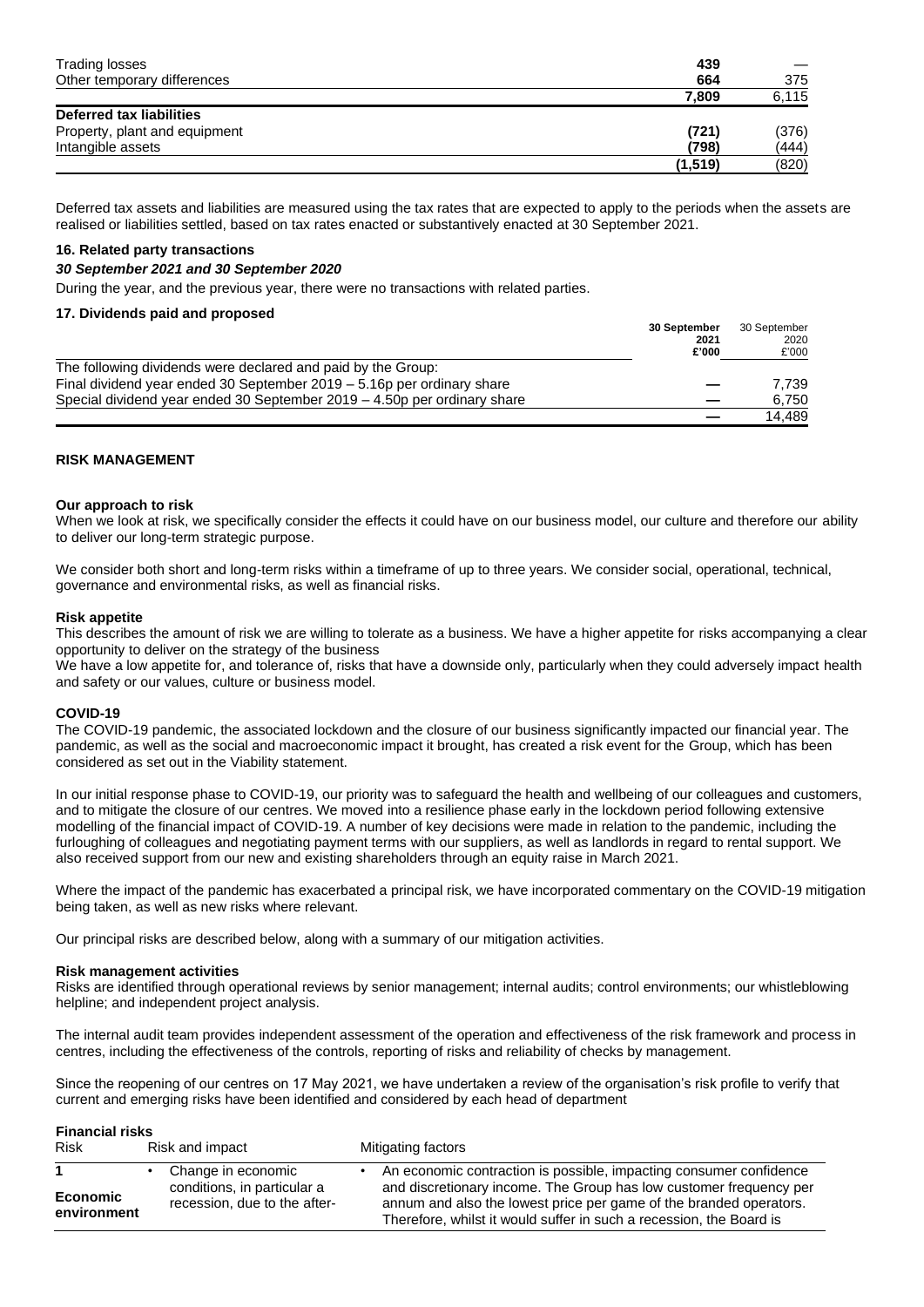| <b>Risk</b>                                                     |           | Risk and impact                                                                                                                                                                                                                                                                                                   |           | Mitigating factors                                                                                                                                                                                                                                                                                                                                                                                                                                                      |
|-----------------------------------------------------------------|-----------|-------------------------------------------------------------------------------------------------------------------------------------------------------------------------------------------------------------------------------------------------------------------------------------------------------------------|-----------|-------------------------------------------------------------------------------------------------------------------------------------------------------------------------------------------------------------------------------------------------------------------------------------------------------------------------------------------------------------------------------------------------------------------------------------------------------------------------|
| Unchanged                                                       |           | effects of COVID-19, as well<br>as inflationary pressures.                                                                                                                                                                                                                                                        |           | comfortable that the majority of centre locations are based in high-<br>footfall locations which should better withstand a recessionary decline.                                                                                                                                                                                                                                                                                                                        |
|                                                                 | $\bullet$ | A prolonged period of<br>uncertainty due to COVID-19.                                                                                                                                                                                                                                                             |           | Along with appropriate financial modelling and available liquidity, a<br>focus on opening new centres in high-quality locations only with<br>appropriate property costs, as well as capital contributions, remains key                                                                                                                                                                                                                                                  |
|                                                                 |           | Adverse economic conditions<br>may affect Group results.                                                                                                                                                                                                                                                          |           | to the Group's new centre-opening strategy.                                                                                                                                                                                                                                                                                                                                                                                                                             |
|                                                                 |           | A decline in spend on<br>discretionary leisure activity<br>could negatively affect all<br>financial as well as non-<br>financial KPIs.                                                                                                                                                                            |           | We have an unrelenting focus on service, safety, quality and value, and<br>are continuing to invest in our centres. Plans are developed to mitigate<br>many cost increases.                                                                                                                                                                                                                                                                                             |
| 2<br>Covenant<br>breach                                         |           | The new banking facilities,<br>with Barclays plc, have<br>quarterly leverage covenant<br>tests.                                                                                                                                                                                                                   |           | The potential for future pandemic lockdowns still exists, and financial<br>resilience has therefore become central to our decision-making and will<br>remain key for the foreseeable future. Further information on the impact<br>to covenants due to a closure of the Group's centres is included in                                                                                                                                                                   |
| Decreasing                                                      |           | Covenant breach could result                                                                                                                                                                                                                                                                                      |           | financial risk 3 below.                                                                                                                                                                                                                                                                                                                                                                                                                                                 |
|                                                                 |           | in a review of banking<br>arrangements and potential<br>liquidity issues.                                                                                                                                                                                                                                         |           | A new banking facility, with Barclays plc, has been agreed. The facility<br>is a £25m RCF, with a margin of 175bps above SONIA as well as an<br>accordion of £5m. Net leverage covenants are 1.75 times and will be<br>tested quarterly from December 2021. The facility is currently undrawn.                                                                                                                                                                          |
|                                                                 |           |                                                                                                                                                                                                                                                                                                                   |           | Group revenue and profit performance since reopening in May 2021<br>has been above internal forecasts, which has resulted in a net cash<br>position of £29.9m as at the end of the financial year.                                                                                                                                                                                                                                                                      |
|                                                                 |           |                                                                                                                                                                                                                                                                                                                   |           | Appropriate financial modelling has been undertaken to support the<br>assessment of the business as a going concern. The Group has<br>headroom on the current facility with leverage cover within its covenant<br>levels, as shown in the monthly Board packs. We prepare short-term<br>and long-term cash flow, EBITDA and covenant forecasts to ensure<br>risks are identified early. Tight controls exist over the approval for<br>capital expenditure and expenses. |
|                                                                 |           |                                                                                                                                                                                                                                                                                                                   |           | The Directors consider that the combination of events required to lower<br>the profitability of the Group to the point of breaching bank covenants is<br>unlikely.                                                                                                                                                                                                                                                                                                      |
| 3<br><b>Business</b><br>interruption<br>(Finance)<br><b>NEW</b> |           | Extended periods of closure<br>would result in a loss of<br>revenue.                                                                                                                                                                                                                                              | $\bullet$ | In relation to COVID-19, management identified and implemented a<br>number of measures to preserve cash and reduce discretionary<br>expenditure during the period when all of the Group's centres were<br>closed, allowing them to reopen quickly.                                                                                                                                                                                                                      |
|                                                                 |           | This was especially the case<br>during the COVID-19 affected •<br>period. Over an extended<br>period, a loss of revenue and<br>the inability to remove<br>elements of its cost base in a<br>closure scenario could lead to<br>a material uncertainty in the<br>Group's ability to continue as<br>a going concern. |           | Successful negotiation with the Group's new lender of new, less<br>stringent financial covenants in the event of another lockdown which<br>results in the closure of the Group's centres.                                                                                                                                                                                                                                                                               |
|                                                                 |           |                                                                                                                                                                                                                                                                                                                   |           | We have developed a comprehensive framework of protocols for<br>operating our centres in a COVID-19 secure way. This framework was<br>developed, and revised, in line with government guidelines for the wider<br>hospitality and leisure sectors and also includes specific protocols for<br>bowling.                                                                                                                                                                  |

**Operational risks** 

Risk Risk and impact Mitigating factors **4 Core systems** Unchanged • Failure in the stability or availability of information through IT systems could affect Group business and operations. Customers not being able to book through the website is a bigger risk given the higher proportion of online • All core systems (non-cloud based) are backed up to our disaster recovery centre. The reservation systems, provided by a third party, are hosted by Microsoft Azure Cloud for added resilience and performance. This also has full business continuity provision and scalability for peak trading periods. The CRM/CDP system is hosted by a third party utilising cloud infrastructure with data recovery contingency in place. The reservations system also has an offline mode, so in centres customers could still book but the CCC and online booking facility would be down. A back-up system exists for CCC to take credit card payments offline. A full audit process exists for offline functionality. The business has migrated to Microsoft 365 for added resilience and to ensure that email is always available for communications.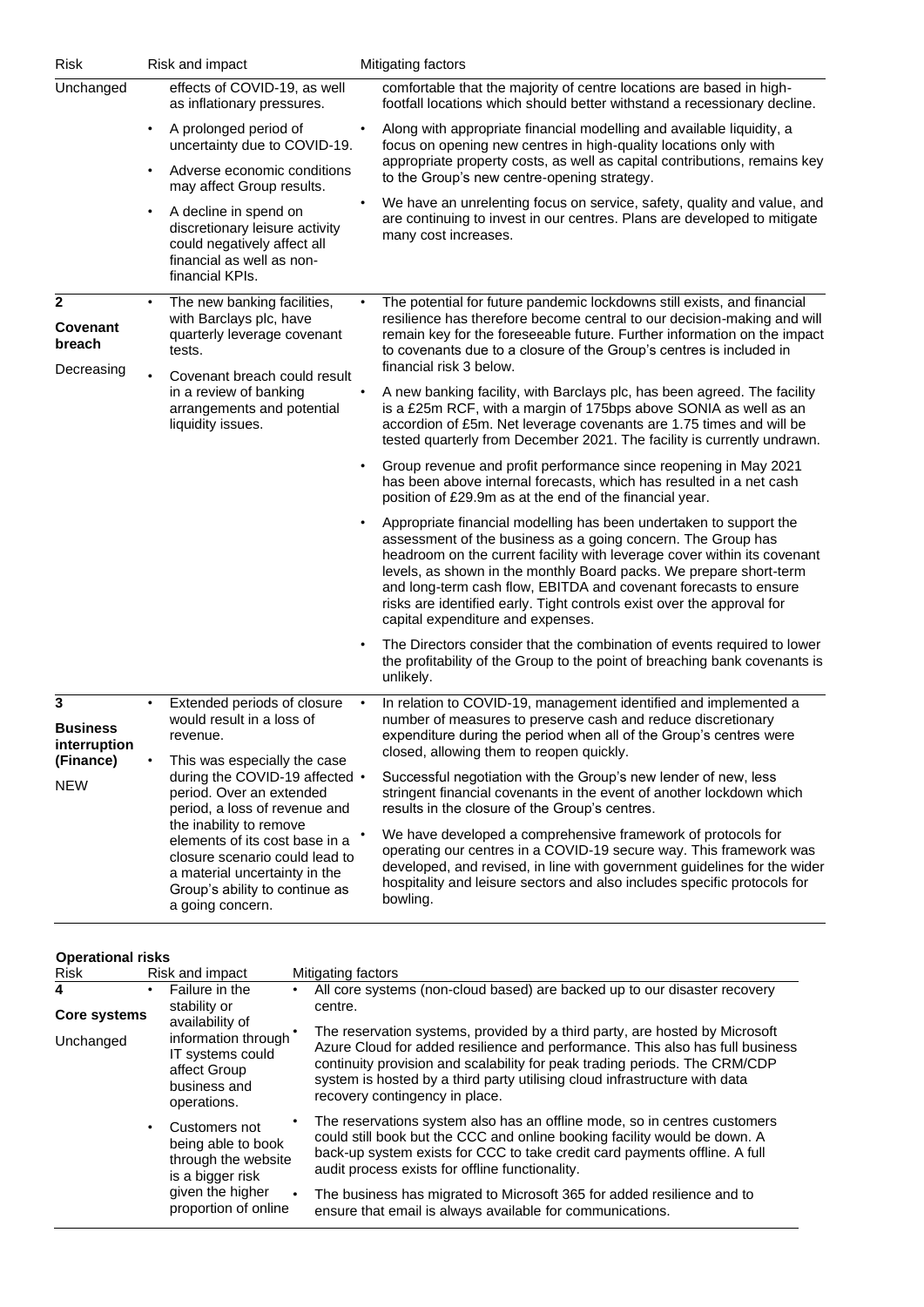| Risk                                                                                                       |                                                                                      | Risk and impact                                                                                                                                              |                                                                                                                                                                                                                                                                                                                                 | Mitigating factors                                                                                                                                                                                                                                                                                                                                                                                                                                                                                                                                               |
|------------------------------------------------------------------------------------------------------------|--------------------------------------------------------------------------------------|--------------------------------------------------------------------------------------------------------------------------------------------------------------|---------------------------------------------------------------------------------------------------------------------------------------------------------------------------------------------------------------------------------------------------------------------------------------------------------------------------------|------------------------------------------------------------------------------------------------------------------------------------------------------------------------------------------------------------------------------------------------------------------------------------------------------------------------------------------------------------------------------------------------------------------------------------------------------------------------------------------------------------------------------------------------------------------|
|                                                                                                            |                                                                                      | bookings compared•<br>to prior years.                                                                                                                        |                                                                                                                                                                                                                                                                                                                                 | All technology changes which affect core systems are authorised via change<br>control procedures.                                                                                                                                                                                                                                                                                                                                                                                                                                                                |
|                                                                                                            | $\bullet$                                                                            | Inaccuracy of data $\cdot$<br>could lead to<br>incorrect business<br>decisions being<br>made.                                                                |                                                                                                                                                                                                                                                                                                                                 | The Group undertakes periodic strategic reviews of its core system set-up<br>with associated market comparisons of available operating systems to ensure<br>that it has the most appropriate technology in place.                                                                                                                                                                                                                                                                                                                                                |
| 5<br><b>Suppliers</b><br>(non-<br>amusements) •<br>Unchanged                                               |                                                                                      | Operational<br>business failures<br>from key suppliers.<br>Unable to provide<br>customers with a<br>full experience.                                         |                                                                                                                                                                                                                                                                                                                                 | The Group has key suppliers in food and drink under contract with tight<br>service level agreements (SLAs). Alternative suppliers that know our business<br>could be introduced, if needed, at short notice. Centres hold between 14 and<br>21 days of food, drink and amusement product. Regular reviews and updates<br>are held with external partners to identify any perceived risk and its resolution.<br>This process has been required since reopening in May 2021, with substitute<br>products available in all scenarios.                               |
|                                                                                                            |                                                                                      |                                                                                                                                                              |                                                                                                                                                                                                                                                                                                                                 | Regular reviews of food and drink menus are also undertaken to ensure<br>appropriate stockturn and profitability.                                                                                                                                                                                                                                                                                                                                                                                                                                                |
| 6<br><b>Amusement</b><br>supplier<br>Unchanged                                                             |                                                                                      | Any disruption<br>which affects the<br>Group's<br>relationship with<br>amusement<br>suppliers.                                                               | ٠                                                                                                                                                                                                                                                                                                                               | Regular key supplier meetings between our Head of Amusements and Namco<br>and Inspired Gaming. There are half-yearly meetings between the CEO, CFO<br>and Namco.<br>Namco is a long-term partner that has a strong UK presence and supports the<br>Group with trials, initiatives and discovery visits.                                                                                                                                                                                                                                                          |
|                                                                                                            | $\bullet$                                                                            | Customers would<br>be unable to utilise<br>a core offer in the<br>centres.                                                                                   |                                                                                                                                                                                                                                                                                                                                 |                                                                                                                                                                                                                                                                                                                                                                                                                                                                                                                                                                  |
| 7<br>$\bullet$<br><b>Management</b><br>retention and<br>recruitment<br>Unchanged<br>$\bullet$<br>$\bullet$ | Loss of key<br>personnel - centre<br>managers.                                       |                                                                                                                                                              | The Group runs Centre Manager in Training (CMIT) and Assistant Manager in<br>Training (AMIT) programmes annually, which identify centre talent and<br>develop team members ready for these roles. Centre managers in training run                                                                                               |                                                                                                                                                                                                                                                                                                                                                                                                                                                                                                                                                                  |
|                                                                                                            |                                                                                      | Lack of direction at<br>centre level with<br>effect on customer<br>experience.<br>More competitive<br>recruitment<br>landscape due to<br>Brexit and COVID- • |                                                                                                                                                                                                                                                                                                                                 | centres, with assistance from their regional support manager as well as<br>experienced centre managers from across the region, when a vacancy needs<br>to be filled at short notice.<br>The Group's bonus schemes were reviewed for the estate reopening in May<br>2021, to ensure they were still a strong recruitment and retention tool. The<br>incentives now benefit all team members in centres including hourly and<br>salaried team members. These will continue for FY2022.<br>Performance-related pay has been introduced, as a trial, for hourly team |
|                                                                                                            |                                                                                      | 19 pandemic.<br>More difficult to<br>execute business<br>plans and strategy,<br>impacting on<br>revenue and<br>profitability.                                |                                                                                                                                                                                                                                                                                                                                 | members to make their salary packages more attractive.<br>Wellbeing guides were issued across the business during the pandemic, as<br>well as frequent Group Zoom Q&A sessions and updates via our team<br>member app, to improve team engagement.                                                                                                                                                                                                                                                                                                               |
| 8<br><b>Food safety</b><br>Unchanged                                                                       | Major food incident •<br>$\bullet$<br>including allergen<br>or fresh food<br>issues. |                                                                                                                                                              | Food and drink audits are undertaken in all centres based upon learnings of<br>prior year and food incidents seen in other companies, as well as for health,<br>safety and legal compliance. STRIKES training, which includes allergen and<br>intolerance issues, is reviewed, understood and complied with by team<br>members. |                                                                                                                                                                                                                                                                                                                                                                                                                                                                                                                                                                  |
|                                                                                                            | ٠                                                                                    | Loss of trade and<br>reputation, potential•<br>closure and<br>litigation.                                                                                    |                                                                                                                                                                                                                                                                                                                                 | Allergen awareness is part of our team member training matrix which needs to<br>be completed before team members can take food or drink orders. Information<br>is regularly updated and remains a focus for the centres. This was enhanced<br>further in the latest menu, along with an online allergens list which is available<br>for all customers. A primary local authority partnership is in place with South<br>Gloucestershire covering health and safety, as well as food safety.                                                                       |
| 9                                                                                                          | $\bullet$                                                                            | Loss of team<br>members through<br>isolation due to<br>them either testing<br>positive for COVID-<br>19 or being<br>deemed a close                           | $\bullet$                                                                                                                                                                                                                                                                                                                       | We train team members via the AMIT programme to run emergency shift<br>cover.                                                                                                                                                                                                                                                                                                                                                                                                                                                                                    |
| <b>Business</b><br>interruption<br>(Operations)<br><b>NEW</b>                                              |                                                                                      |                                                                                                                                                              |                                                                                                                                                                                                                                                                                                                                 | Each regional support manager has a cover plan by clustering centres and<br>adjusting team rotas accordingly.                                                                                                                                                                                                                                                                                                                                                                                                                                                    |
|                                                                                                            |                                                                                      |                                                                                                                                                              |                                                                                                                                                                                                                                                                                                                                 | Risk assessments are completed for back of house operations to minimise<br>team member contact.                                                                                                                                                                                                                                                                                                                                                                                                                                                                  |
|                                                                                                            |                                                                                      | contact of such an<br>individual.                                                                                                                            |                                                                                                                                                                                                                                                                                                                                 | Resources will be used in the largest centres to minimise the risk.                                                                                                                                                                                                                                                                                                                                                                                                                                                                                              |